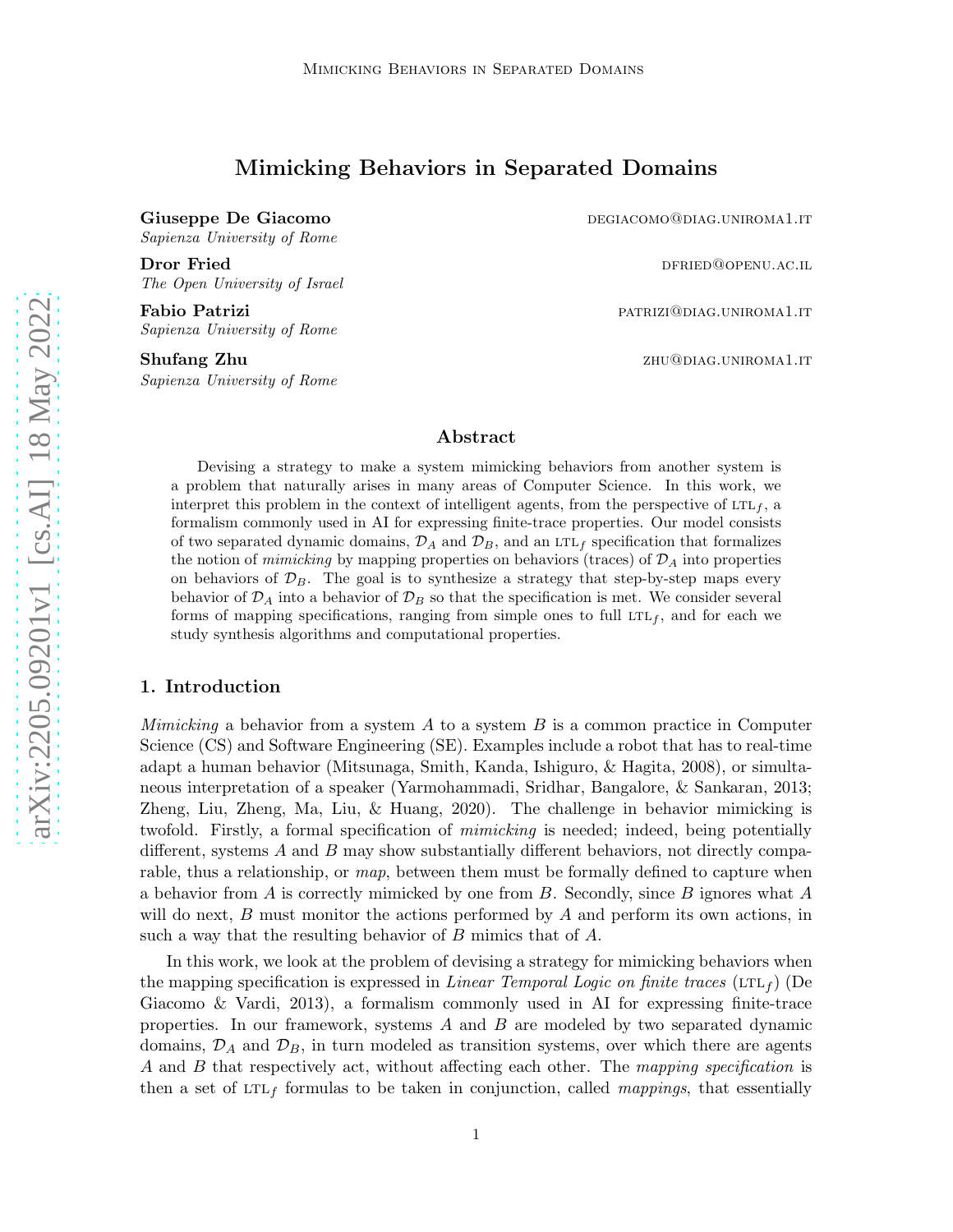relate the behaviors of  $A$  to those of  $B$ . While  $B$  has full knowledge of both domains and their states, it has no idea which action A will take next. Nevertheless, in order to perform mimicking, B must respond to every action that A performs on  $\mathcal{D}_A$  by performing one action on  $\mathcal{D}_B$ . As this interplay proceeds,  $\mathcal{D}_A$  and  $\mathcal{D}_B$  traverse two respective sequences of states (traces) which we call the *behaviors* of  $A$  and  $B$ , respectively. The process carries on until either A or B (depending on the variant of the problem considered) decides to stop. The mimicking from A has been accomplished correctly, i.e., agent B wins, if the resulting traces satisfy the LTL<sub>f</sub> mapping specification. Our goal is to synthesize a *strategy* for B, i.e., a function returning an action for  $B$  given those executed so far by agent  $A$ , which guarantees that  $B$  wins, i.e., is able to mimic, respecting the mappings, every behavior of A. We call this the Mimicking Behavior in Separated Domains (MBSD) problem.

The mapping specifications can vary, consequently changing the nature of the mimicking, and consequently the difficulty of synthesizing a strategy for B. We study three different types of mappings. The first is the class of *point-wise* mappings, which establish a sort of local connection between the two separated domains. Point-wise mapping specifications have the form  $\bigwedge_{i\leq k} \Box(\phi_i \to \psi_i)$  (see Section 2.2 for proper LTL<sub>f</sub> definition) where each  $\phi_i$ is a Boolean property over  $\mathcal{D}_A$  and each  $\psi_i$  is a Boolean property over  $\mathcal{D}_B$ . Point-wise mappings indicate invariants that are to be kept throughout the interaction between the agents. In Section 4.1 we give a detailed example of point-wise mappings from the Pac-Man world.

The second class is that of *target* mappings, which relate the ability of satisfying corresponding reachability goals (much in the same fashion as Planning) in the two separate domains. Target mapping specifications have the form  $\bigwedge_{i\leq k}(\Diamond\phi_i\to\Diamond\psi_i)$ , where  $\phi_i$  and  $\psi_i$  are Boolean properties over  $\mathcal{D}_A$  and  $\mathcal{D}_B$ , respectively. Target mappings define objective for A and B and require that if A meets its objective then B must meet its own as well, although not necessarily at the same time. We give a detailed example of target mappings in Section 5.1, from the Rubik's cube world. The last class is that of general LTL<sub>f</sub> mappings. A general LTL<sub>f</sub> mapping specification has the form of an arbitrary LTL<sub>f</sub> formula  $\Phi$  with properties over  $\mathcal{D}_A$  and  $\mathcal{D}_B$ .

Our objective is to characterize solutions for strategy synthesis for mimicking behaviors under the types of mapping specifications described above, from both the algorithmic and the complexity point of view. The input we consider includes both domains  $\mathcal{D}_A$  and  $\mathcal{D}_B$ , and the mapping specification. Since it is common to focus on problems in which either of the two is fixed (e.g. (De Giacomo & Rubin, 2018)), we provide solutions in terms of: *combined* complexity, where neither the size of the domain nor that of the mapping specification are fixed; mapping complexity, where domains' size are fixed but mapping specification's varies; and *domain complexity*, where the mapping specification's size is fixed but domains' vary.

For our analysis, we formalize the problem as a two-player game between agent A (Player 1) and agent B (Player 2) over a game graph that combines both domains  $\mathcal{D}_A$  and  $\mathcal{D}_B$ , with the winning objective varying in the classes discussed above. We start with *point-wise* mappings where  $A$  decides when to stop and derive a solution in the form of a winning strategy for a safety game in PTIME wrt combined, mapping and domain complexity. The scenario becomes more complex for *target* mappings, where the agent B decides when to stop, and where some objectives met during the agent's interplay must be recorded. We devise an algorithm exponential in the number of constraints, and show that the problem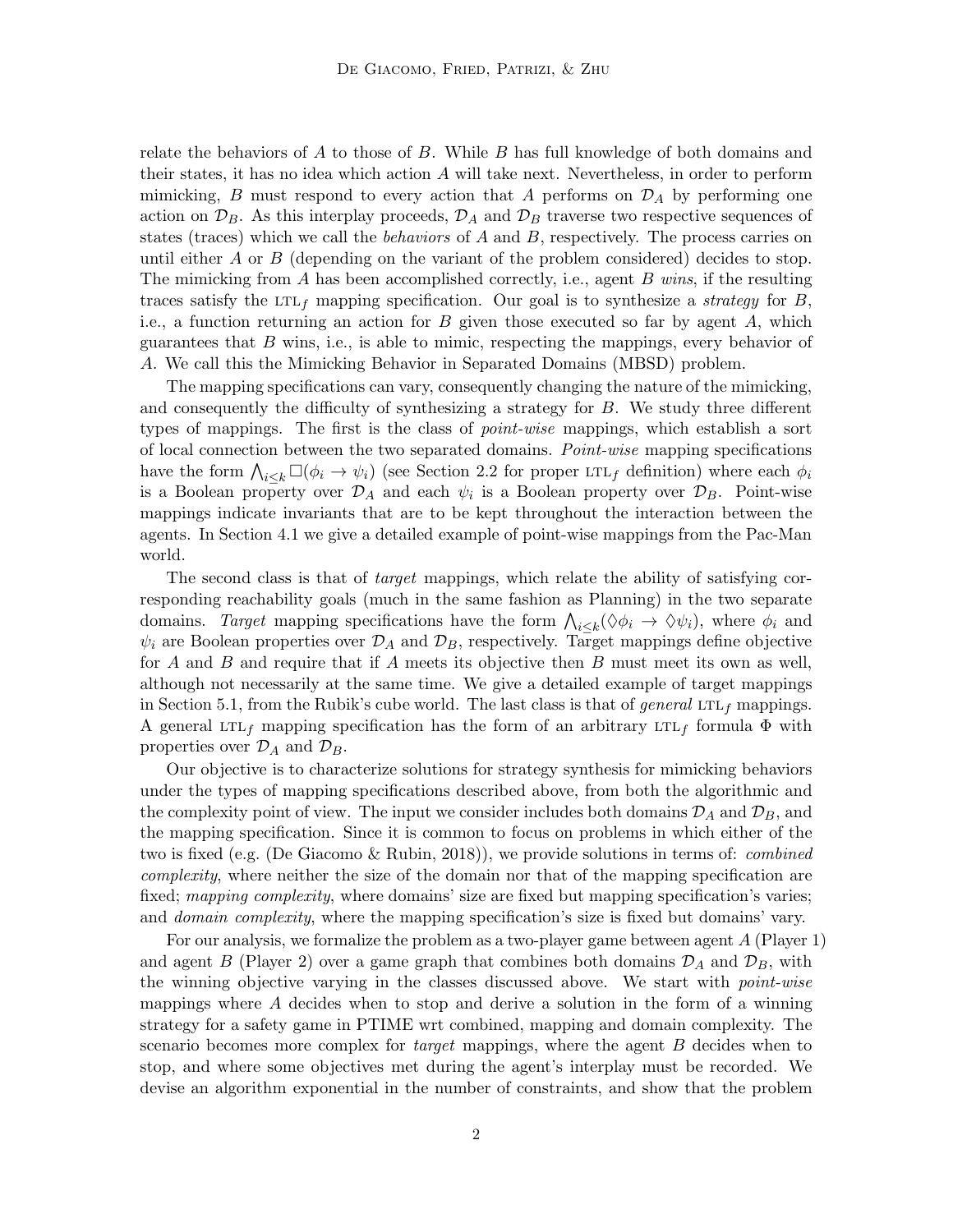is in PSPACE for combined and mapping complexity, and PTIME in domain complexity. To seal the complexity of the problem, we provide a PSPACE-hardness proof for combined complexity, already for simple acyclic graph structures. For domains whose transitions induce a tree-like structure, however, we show that the problem is still in PTIME for combined, mapping and domain complexity. Finally, we show that the problem with general  $LTL_f$  mapping specifications is in 2EXPTIME for combined and mapping complexity, due to the doubly-exponential blowup of the DFA construction for  $LTL_f$  formulas, and is PTIME in domain complexity.

The rest of the paper goes as follows. In Section 2 we give preliminaries, and we formalize our problem in Section 3. We give detailed examples and analyses of point-wise and target mapping specifications in Sections 4 and 5 respectively. We discuss solution for general mapping specifications in Section 6. Then we provide a more detailed discussion about related work in Section 7, and conclude in Section 8.

# 2. Preliminaries

We briefly recall preliminary notions that will be used throughout the paper.

## 2.1 Boolean Formulas

Boolean (or propositional) formulas are defined, as standard, over a set of propositional variables (or, simply, *propositions*) Prop, by applying the Boolean connectives  $\wedge$  (and),  $\vee$  (or) and  $\neg$  (not). Standard abbreviations are  $\rightarrow$  (implies), *true* (also denoted  $\top$ ) and *false* (also denoted  $\perp$ ). A proposition  $p \in Prop$  occurring in a formula is called an *atom*, a *literal* is an atom or a negated atom  $\neg p$ , and a *clause* is a disjunction of literals. A Boolean formula is in Conjunctive Normal Form (CNF), if it is a conjunction of clauses. The size of a Boolean formula  $\varphi$ , denoted  $|\varphi|$ , is the number of connectives occurring in  $\varphi$ . A Quantified Boolean Formula (QBF) is a Boolean formula, all of whose variables are universally or existentially quantified. A QBF formula is in Prenex Normal Form (PNF) if all quantifiers occur in the prefix of the formula. True Quantified Boolean Formulas (TQBF) is the language of all QBF formulas in PNF that evaluate to true. TQBF is known to be PSPACE-complete.

#### 2.2 LTL<sub>f</sub> Basics

Linear Temporal Logic over finite traces  $(LTL_f)$  is an extension of propositional logic to describe temporal properties on finite (unbounded) traces (De Giacomo & Vardi, 2013).  $LTL<sub>f</sub>$  has the same syntax as LTL, one of the most popular logics for temporal properties on infinite traces (Pnueli, 1977). Given a set of propositions *Prop*, the formulas of  $LTL<sub>f</sub>$  are generated by the following grammar:

$$
\varphi ::= p \mid (\varphi_1 \land \varphi_2) \mid (\neg \varphi) \mid (O\varphi) \mid (\varphi_1 \mathcal{U} \varphi_2)
$$

where  $p \in Prop$ ,  $\circ$  is the *next* temporal operator and  $\mathcal U$  is the until temporal operator, both are common in LTL<sub>f</sub>. We use common abbreviations for *eventually*  $\Diamond \varphi \equiv true \mathcal{U} \varphi$  and always as  $\Box \varphi \equiv \neg \Diamond \neg \varphi$ .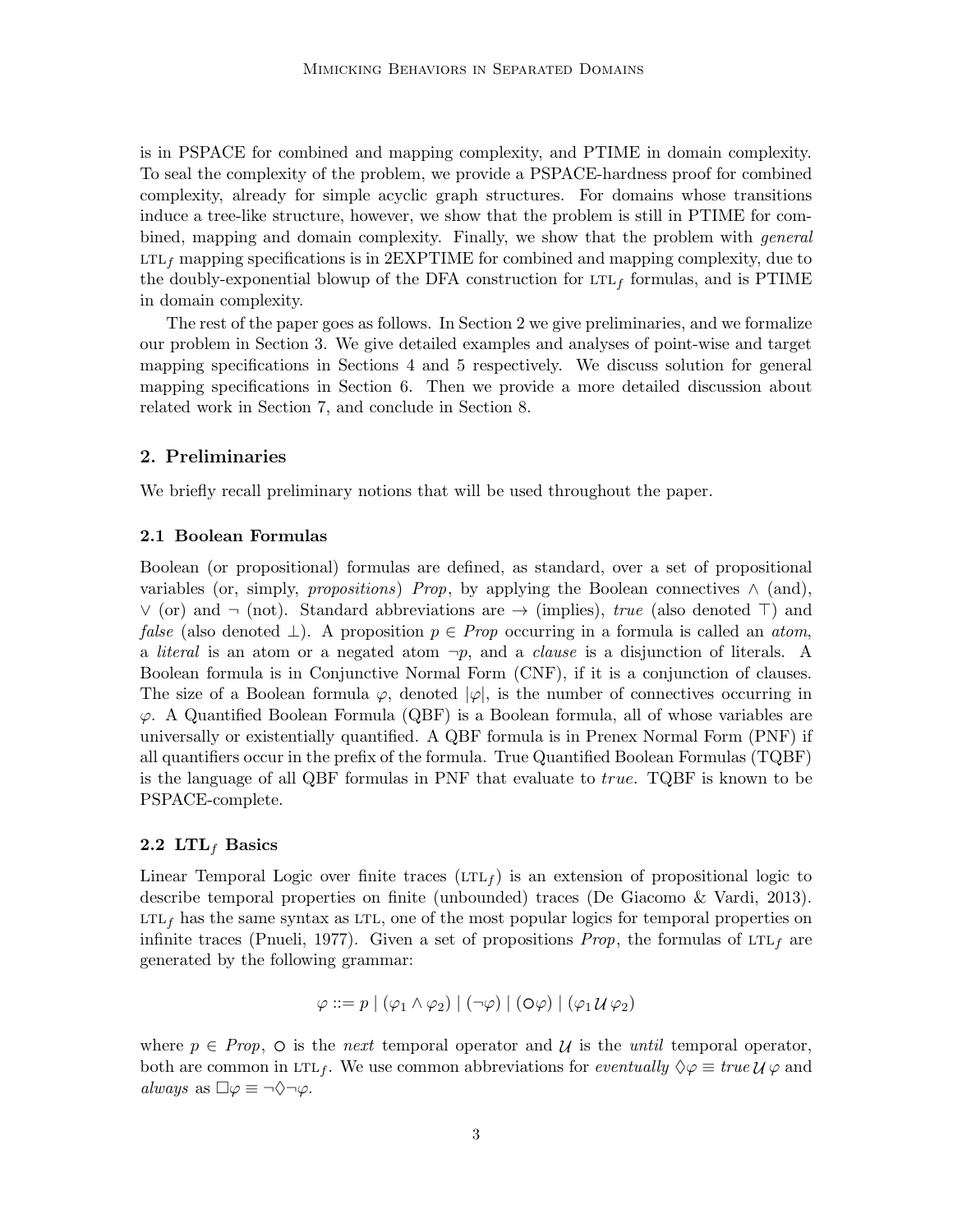A word over Prop is a sequence  $\pi = \pi_0 \pi_1 \cdots$ , s.t.  $\pi_i \subseteq 2^{Prop}$ , for  $i \geq 0$ . Intuitively,  $\pi_i$ is interpreted as the set of propositions that are *true* at instant i. In this paper we deal only with *finite*, nonempty words, i.e.,  $\pi = \pi_0 \cdots \pi_n \in (2^{Prop})^+$ . *last*( $\pi$ ) denotes the last instant (index) of  $\pi$ .

Given a finite word  $\pi$  and an LTL<sub>f</sub> formula  $\varphi$ , we inductively define when  $\varphi$  is true on  $\pi$  at instant  $i \in \{0, \ldots, \text{last}(\pi)\}\,$ , written  $\pi, i \models \varphi$ , as follows:

- $\pi, i \models p$  iff  $p \in \pi_i$  (for  $p \in Prop$ );
- $\pi, i \models \varphi_1 \land \varphi_2$  iff  $\pi, i \models \varphi_1$  and  $\pi, i \models \varphi_2$ ;
- $\pi, i \models \neg \varphi$  iff  $\pi, i \not\models \varphi$ ;
- $\pi, i \models \bigcirc \varphi$  iff  $i < \text{last}(\pi)$  and  $\pi, i + 1 \models \varphi$ ;
- $\pi, i \models \Box \varphi$  iff  $\forall j.i \leq j \leq last(\pi)$  and  $\pi, j \models \varphi;$
- $\pi, i \models \Diamond \varphi$  iff  $\exists j.i \leq j \leq last(\pi)$  and  $\pi, j \models \varphi;$
- $\pi, i \models \varphi_1 \mathcal{U} \varphi_2$  iff  $\exists j.i \leq j \leq last(\pi)$  and  $\pi, j \models \varphi_2$ , and  $\forall k.i \leq k < j$  we have that  $\pi, k \models \varphi_1.$

In this paper, we make extensive use of  $\Box \varphi$  and  $\Diamond \varphi$ .

We say that  $\pi \in (2^{Prop})^+$  satisfies an LTL<sub>f</sub> formula  $\varphi$ , written  $\pi \models \varphi$ , if  $\pi, 0 \models \varphi$ . For every LTL<sub>f</sub> formula  $\varphi$  defined over Prop, we can construct a Deterministic Finite Automaton (DFA)  $\mathcal{F}_{\varphi}$  that accepts exactly the traces that satisfy  $\varphi$  (De Giacomo & Vardi, 2013). More specifically,  $\mathcal{F}_{\varphi} = (2^{Prop}, Q, q_0, \eta, acc)$ , where  $2^{Prop}$  is the alphabet of the DFA,  $Q$ is the finite set of states,  $q_0 \in Q$  is the initial state,  $\eta: Q \times 2^{Prop} \to Q$  is the transition function, and  $acc \subseteq Q$  is a set of accepting states.

#### 2.3 Two-player Games

A (turn-based) two-player game models a game between two players, Player 1 (P1) and Player 2 (P2), formalized as a pair  $\mathcal{G} = (\mathcal{A}, W)$ , with A the game arena and W the winning *objective.* The arena  $A = (U, V, u_0, \alpha, \beta)$  is essentially a bipartite-graph, where:

- $U$  is a finite set of  $P1$  nodes;
- $V$  is a finite set of  $P2$  nodes;
- $u_0 \in U$  is the initial node;
- $\alpha \subset U \times V$  is the transition relation of P1;
- $\beta \subseteq V \times U$  is the transition relation of P2.

Intuitively, a token initially in  $u_0$  is moved in turns from nodes in U to nodes in V and vice-versa. P1 moves when the token is in a node  $u \in U$ , by choosing a destination node  $v \in V$  for the token, such that  $(u, v) \in \alpha$ . P2 acts analogously, when the token is in a node  $v \in V$ , by choosing a node  $u \in U$  according to  $\beta$ . Thus, P1 and P2 alternate their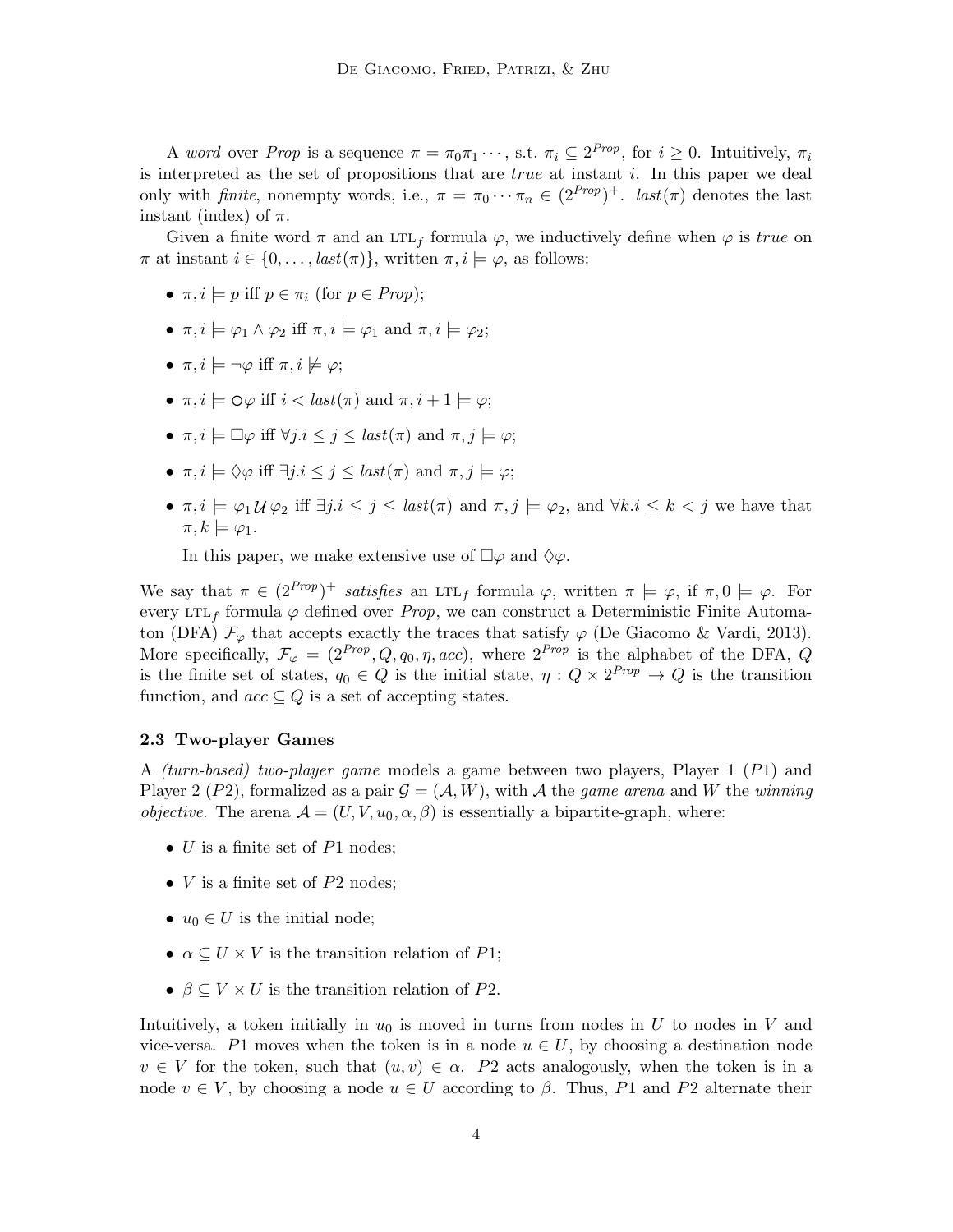moves, with P1 playing first, until at some point, after  $P2$  has moved, the game stops. As the token visits the nodes of the arena, it defines a sequence of alternating  $U$  and  $V$  nodes called *play.* If, when the game stops, the play meets  $W$ , then  $P2$  wins, otherwise  $P1$  wins.

Formally, a play (of A)  $\rho = \rho_0 \cdots \rho_n \in (U \cup V)^+$  is a finite, nonempty sequence of nodes such that:

- $\rho_0 = u_0;$
- $(\rho_i, \rho_{i+1}) \in \alpha$ , for *i* even;
- $(\rho_i, \rho_{i+1}) \in \beta$ , for *i* odd;
- *n* is even (which implies, by  $\alpha$  and  $\beta$ , that  $\rho_n \in U$ ).

Let Plays<sub>A</sub> be the set of all plays of A and let  $last(\rho) = n$  be the last position (index) of play  $\rho$ .  $\rho|_U = \rho_0 \rho_2 \cdots \rho_n$  is the projection of  $\rho$  on U. and  $\rho|_V = \rho_1 \rho_3 \cdots \rho_{n-1}$  is the projection of  $\rho$  on V. The prefix of  $\rho$  ending at the *i*-th state is denoted as  $\rho^i = \rho_0 \cdots \rho_i$ .

The winning objective  $W$  is a (compact) representation of a set of plays, called winning plays. P2 wins if the game produces a winning play, otherwise P1 wins. A strategy for P2 is a function  $\sigma: V^+ \to U$ , which returns a P1 node  $u \in U$ , given a finite sequence of P2 nodes. A strategy  $\sigma$  is said to be *memory-less* if, for every two sequences of nodes  $w = w_0 \cdots w_n$  and  $w' = w'_0 \cdots w'_m \in V^+$ , whenever  $w_n = w_m$ , it holds that  $\sigma(w) = \sigma(w')$ ; in other words, the move returned by  $\sigma$  is a function of the last node in the sequence. A play  $\rho$  is compatible with a P2 strategy  $\sigma$  if  $\rho_{i+1} = \sigma(\rho^i|_V)$ , for  $i = 0, \ldots, last(\rho) - 1$ . A P2 strategy  $\sigma$  is winning in  $\mathcal{G} = (\mathcal{A}, W)$ , if every play  $\rho$  compatible with  $\sigma$  is winning.

In this paper we consider two classes of games. The first class is that of *reachability* games in which for a set  $g \subseteq U$  of P1 nodes,  $W = \text{Reach}(g)$ , where  $\text{Reach}(g)$  (reachability *objective*) is the set of plays containing at least one node from g. Formally Reach $(g) = \{ \rho \in$  $Plays_{\mathcal{A}}$  | there exists  $k.0 \leq k \leq last(\rho) : \rho_k \in g$ .

The second class is that of *safety games*, in which again for a set  $g \subseteq U$  of P1 nodes,  $W = \text{Safe}(g)$ , where  $\text{Safe}(g)$  (safety objective) is the set of plays where all P1 nodes are from g. Formally,  $\text{Safe}(g) = \{ \rho \in \text{Plays}_{\mathcal{A}} \mid \text{for all even } k.0 \leq k \leq \text{last}(\rho) : \rho_k \in g \}.$  Both reachability and safety games can be solved in PTIME in the size of  $\mathcal{G}$ , and if there is a winning strategy for  $P2$  in  $\mathcal G$  then, and only then, there is a winning memory-less strategy for  $P2$  in  $\mathcal G$  (Martin, 1975).

# 3. Mimicking Behaviors in Separated Domains

The problem of mimicking behaviors involves two agents,  $A$  and  $B$ , each operating in its own domain,  $\mathcal{D}_A$  and  $\mathcal{D}_B$  respectively, and requires B to "correctly" mimic in  $\mathcal{D}_B$ , the behavior (i.e., a trace) exhibited by A in  $\mathcal{D}_A$ . The notion of "correct mimicking" is formalized by a *mapping specification*, or simply *mapping*, which is an LTL<sub>f</sub> formula, specifying when a behavior of  $A$  correctly maps into one of  $B$ . The agents alternate their moves on their respective domains, with A starting first, until one of the two decides to stop. Only one agent  $A$  and  $B$ , designated as the stop agent, has the power to stop the process, and can do so only after both  $A$  and  $B$  have moved in the last turn. The mapping constraint is evaluated only when the process has stopped.

The dynamic domains where agents operate are modeled as labelled transition systems.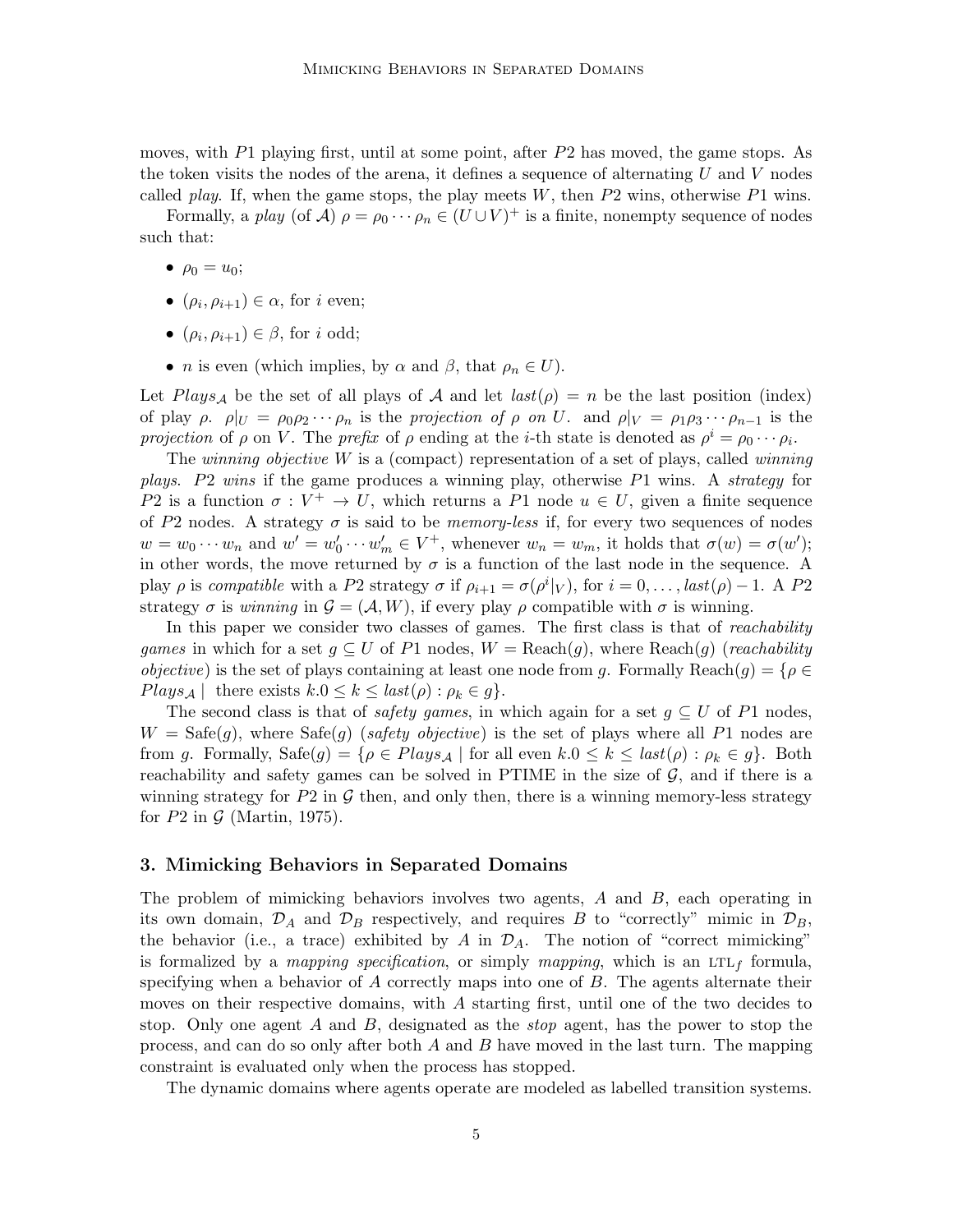**Definition 1** (Dynamic Domain). A dynamic domain over a finite set Prop is a tuple  $\mathcal{D} = (S, s_0, \delta, \lambda), \; s.t.$ 

- S is the finite set of domain states;
- $s_0 \in S$  is the initial domain state;
- $\delta \subseteq S \times S$  is the transition relation:
- $\lambda : \mathcal{S} \mapsto 2^{Prop}$  is the state-labeling function.

With a slight abuse of notation, for every state  $s \in S$ , we define the set of *possible* successors of s as  $\delta(s) = \{s' \mid (s, s') \in \delta\}$ . D is deterministic in the sense that given s, the agent operating in  $D$  can select the transition leading to the next state  $s'$  from those available in  $\delta(s)$ . Without loss of generality, we assume that D is serial, i.e.,  $\delta(s) \neq \emptyset$  for every state  $s \in \mathcal{S}$ . A finite trace of  $\mathcal{D}$  is a sequence of states  $\tau = s_0 \cdots s_n$  s.t.  $s_{i+1} \in \delta(s_i)$ , for  $i = 0, \ldots, n-1$ . Infinite traces are defined analogously, except that  $i = 0, \ldots, \infty$ . By  $|\tau|$  we denote the length of  $\tau$ , i.e., the (possibly infinite) number of states it contains. In the following, we simply use the term *trace* for a finite trace, and explicitly specify when it is infinite.

We next model the problem of mimicking behaviors by two dynamic systems over disjoint sets of propositions, together with an  $LTL<sub>f</sub>$  formula specifying the mapping, and the designation of the stop agent.

**Definition 2.** An instance of the Mimicking Behaviors in Separated Domains (MBSD) problem is a tuple  $\mathcal{P} = (\mathcal{D}_A, \mathcal{D}_B, \Phi, Ag_{stop})$ , where:

- $\mathcal{D}_A = (S, s_0, \delta^A, \lambda^A)$  is a dynamic domain over Prop<sup>A</sup>;
- $\mathcal{D}_B = (T, t_0, \delta^B, \lambda^B)$  is a dynamic domain over Prop<sup>B</sup>, with Prop<sup>A</sup> ∩ Prop<sup>B</sup> =  $\emptyset$ ;
- $\Phi$  is the mapping specification, i.e., an LTL<sub>f</sub> formula over  $Prop^A \cup Prop^B$ ;
- $Ag_{stop} \in \{A, B\}$  is the designated stop agent.

Intuitively, a solution to the problem is a *strategy* for agent  $B$  that allows  $B$  to step-bystep map the observed behavior of agent A into one of its behaviors, in such a way that the mapping specification is satisfied, according to the formalization provided next.

Formally, a *strategy* for agent B is a function  $\sigma$  :  $(S)^+ \to T$  which returns a state of  $\mathcal{D}_B$ , given a sequence of states of  $\mathcal{D}_A$ . Observe that this notion is fully general and is defined on all  $\mathcal{D}_A$ 's state sequences, even non-traces. Among such strategies, we want to characterize those that allow B to satisfy the mapping specification by executing actions only on  $\mathcal{D}_B$ .

We say that a strategy  $\sigma$  is executable in  $\mathcal P$  if:

- $\sigma(s_0) = t_0;$
- $\sigma(\tau^A)$  is defined on every trace  $\tau^A$  of  $\mathcal{D}_A$ ;
- for every trace  $\tau^A = s_0 \cdots s_n$  of  $\mathcal{D}_A$ , the sequence  $\tau^B = \sigma(s_0)\sigma(s_0s_1)\cdots \sigma(s_0s_1\cdots s_n)$ is a trace of  $\mathcal{D}_B$  (of same length as that of  $\tau^A$ ).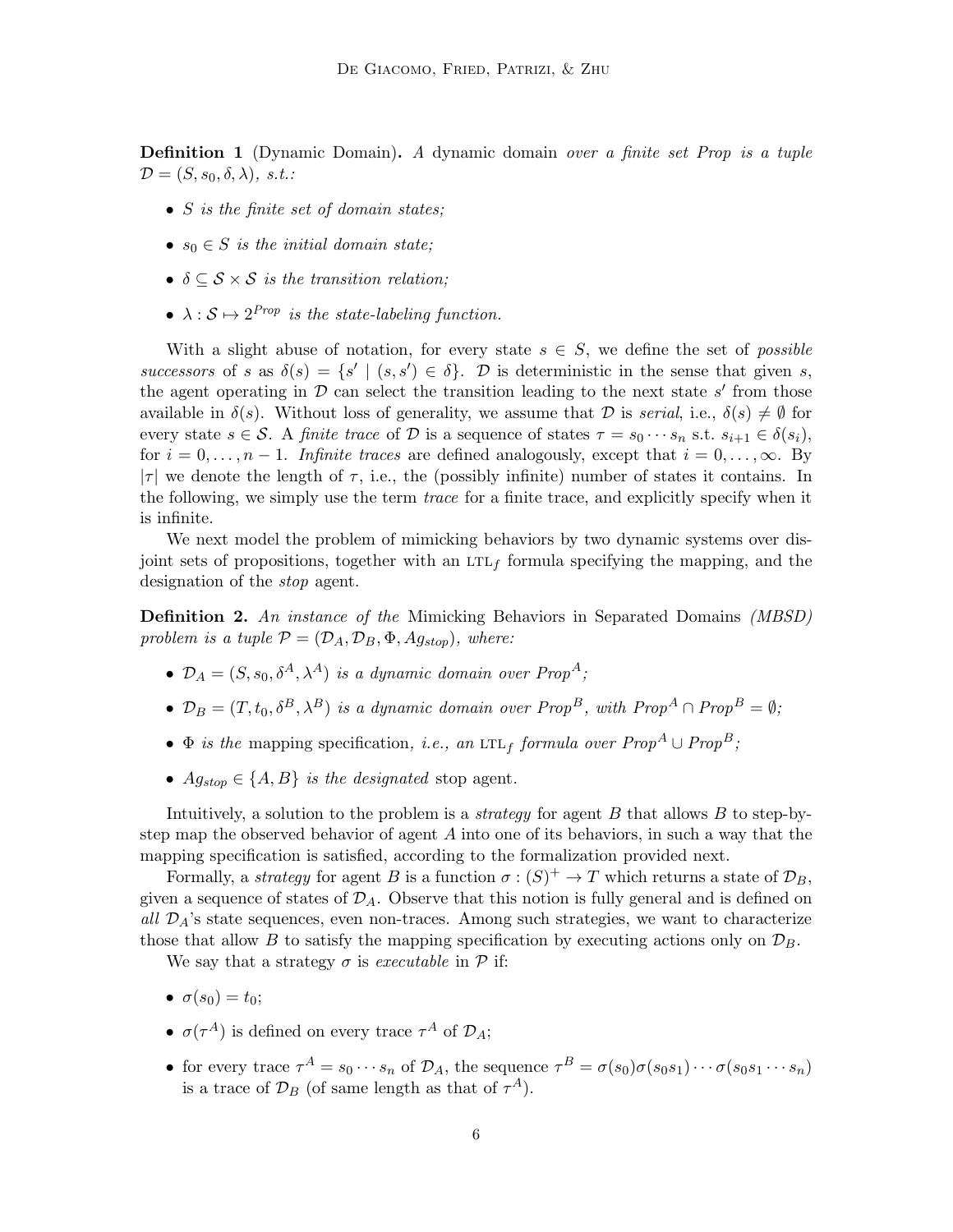When  $\sigma$  is executable, the trace  $\tau^B$  as above is called the *trace induced by*  $\sigma$  on  $\tau^A$ , and denoted as  $\tilde{\sigma}(\tau^A)$ .

For two traces  $\tau^A = s_0 \cdots s_n$  and  $\tau^B = t_0 \cdots t_n$  of  $\mathcal{D}_A$  and  $\mathcal{D}_B$ , respectively, we define their joint trace label, denoted  $\lambda(\tau^A, \tau^B)$  as the word over  $2^{Prop^A \cup Prop^B}$  s.t.  $\lambda(\tau^A, \tau^B)$  =  $(\lambda^A(s_0) \cup \lambda^B(t_0)) \cdots (\lambda^A(s_n) \cup \lambda^B(t_n))$ . In words,  $\lambda(\tau^A, \tau^B)$  is the word obtained by joining the labels of the states of  $\tau_A$  and  $\tau_B$  at same positions.

We can now characterize solution strategies.

**Definition 3.** A strategy  $\sigma$  is a solution to an MBSD problem instance  $\mathcal{P} = (\mathcal{D}_A, \mathcal{D}_B, \Phi, Ag_{stop})$ , if  $\sigma$  is executable in  $\mathcal P$  and either:

- 1.  $A g_{stop} = A$  and every trace  $\tau^A$  of  $\mathcal{D}_A$  is s.t.  $\lambda(\tau^A, \tilde{\sigma}(\tau^A)) \models \Phi$ ; or
- 2.  $Ag_{stop} = B$  and every infinite trace  $\tau_{\infty}^{A}$  of  $\mathcal{D}_{A}$  has a finite prefix  $\tau^{A}$  s.t.  $\lambda(\tau^{A}, \tilde{\sigma}(\tau^{A})) \models$ Φ.

The definition requires that the strategy  $\sigma$  be executable in  $\mathcal{P}$ , i.e., that  $\sigma$  returns an executable move for  $B$ , whenever  $A$  performs an executable move. Then, two cases are identified, which correspond to the possible designations of the stop agent. In case 1, the stop agent is  $A$ . In this case, since  $A$  can stop at any time point (unknown in advance by B), B must be able to *continuously* (i.e., step-by-step) mimic A's behavior, otherwise A could stop at a point where  $B$  fails to mimic. Case 2 is slightly different, as  $B$  can choose when to stop. In this case,  $\sigma$  must prescribe a sequence of moves, in response to A's, such that  $\Phi$  is eventually (as opposed to continuously) satisfied, at which point B can stop the execution. Seen differently,  $\sigma$  must prevent A from moving indefinitely, over an infinite horizon (without  $B$  ever being able to mimic  $A$ ).

## 4. Mimicking Behaviors with Point-wise Mapping Specifications

In this section, we explore mimicking specifications that are of *point-wise* nature. This setting requires that  $B$ , while mimicking  $A$ , constantly satisfies certain conditions, which can be regarded as invariants. Such a requirement is formally captured by the following specification, where  $\varphi_i$  and  $\psi_i$  are Boolean formulas over  $\mathcal{D}_A$  and  $\mathcal{D}_B$ , respectively:

$$
\varphi = \bigwedge_{i=1}^k \Box(\varphi_i \to \psi_i).
$$

We first provide an illustrative example that demonstrates the use of point-wise mappings, then explore algorithmic and complexity results.

## 4.1 Point-wise Mapping Specifications in the Pac-Man World

In the popular game Pac-Man, the eponymous character moves in a maze to eat all the candies. Four erratic ghosts, Blinky, Pinky, Inky and Clyde, wander around, threatening Pac-Man, which cannot touch them or looses (we neglect the special candies with which Pac-Man can fight the ghosts). The ghosts cannot eat the candies. In the real game, the maze is continuous but, for simplicity, we consider a grid model where cells are identified by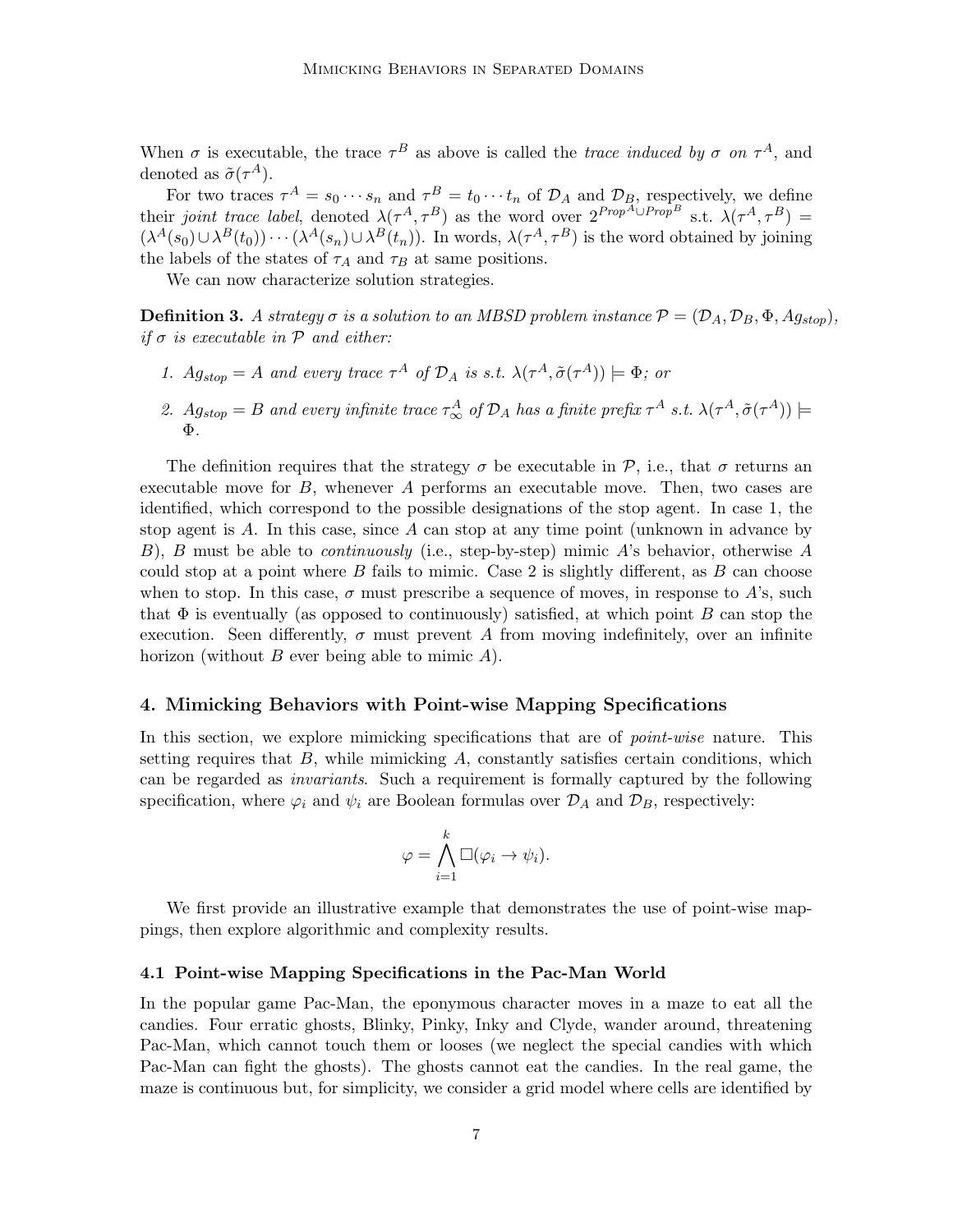two coordinates. Also, we imagine a variant of the game where the ghosts can walk through walls. Pac-Man wins the stage when it has eaten all the candies. The ghosts end the game when this happens.

We model this scenario as an MBSD problem  $\mathcal{Q} = (\mathcal{G}, \mathcal{P}, \Phi, A)$ , with domains  $\mathcal{P}(\text{ac-Man}, \mathcal{Q})$ agent B) and  $\mathcal{G}(\text{hosts}, \text{agent } A)$ . In P, states model Pac-Man's and candies's position, while transitions model Pac-Man's move actions. Pac-Man cannot walk through walls. A candy disappears when Pac-Man moves on it. Similarly, states of  $\mathcal G$  model (all) ghosts' position, and transitions model ghosts' movements through cells. Each transition corresponds to a move of all ghosts at once.  $\mathcal G$  does not model candies or walls, as they do not affect nor are affected by ghosts.

Assuming an  $N \times N$  grid with some cells occupied by walls, domain  $\mathcal{P} = (S, s_0, \delta^p, \lambda^p)$ is as follows, where C is the set of cells  $(x, y)$  not containing a wall:

- for every  $(x, y) \in C$ , introduce the Boolean propositions  $p_{x,y}$  (Pac-Man at  $(x, y)$ ) and  $c_{x,y}$  (candy at  $(x, y)$ ), and let Prop<sup>p</sup> be the set of all such propositions;
- $S \subseteq 2^{(Prop^p)}$  is the set of all interpretations over Prop<sup>p</sup> (represented as subsets of  $Prop<sup>p</sup>$ ), such that:
	- every  $s \in S$  contains exactly one proposition  $p_{x,y}$  (Pac-Man occupies exactly one cell);
	- for every  $s \in S$ , if  $p_{x,y} \in s$  then  $c_{x,y} \notin s$  (if Pac-Man is in  $(x, y)$  the cell contains no candy);
- let  $s_0 = \{p_{0,0}\} \cup \{c_{x,y} \mid (x,y) \in C \setminus (0,0)\}\$  (Pac-Man in  $(0,0)$ ; cells without Pac-Man or walls contain a candy);
- $\delta^p$  is such that  $(s, s') \in \delta^p$  iff, for all  $(x, y) \in C$ :
	- $-$  if  $p_{x,y} \in s$  then  $p_{x',y'} \in s'$ , with  $(x,y) \in \{(x,y), (x,y+1), (x,y-1), (x+1,y), (x (1, y)$ } (Pac-Man moves at most by one cell, either horizontally or diagonally);
	- if  $c_{x,y}$  ∈ s and  $p_{x,y}$  ∉ s' then  $c_{x,y}$  ∈ s' (all candies available in s remain so if not eaten by Pac-Man).
- $\lambda^p(s) = s$ .

Domain  $\mathcal{G} = (T, t_0, \delta^g, \lambda^g)$  is defined in a similar way (we omit the formal details): we use propositions  $bk_{x,y}, pk_{x,y}, ik_{x,y}, cd_{x,y}$  for Blinky, Pinky, Inky and Clyde's position, respectively; T is the set of interpretations where each ghost occupies exactly one cell (possibly containing a wall; many ghosts may be in the same cell); the ghosts start at  $(N/2, N/2)$ ( $t_0$ );  $\delta^g$  models a 1-cell horizontal or diagonal move for all ghosts at once;  $\lambda^g$  is the identity.

Pac-Man's primary goal (besides eating all candies) is to stay alive, which we formalize with the following point-wise mapping:

$$
\Phi = \bigwedge_{(x,y)\in C} \Box((bk_{x,y}\vee pk_{x,y}\vee ik_{x,y}\vee cl_{x,y}) \rightarrow \neg p_{x,y}).
$$

Any strategy  $\sigma$  that is a solution to  $\mathcal{Q} = (\mathcal{G}, \mathcal{P}, \Phi, B)$  keeps Pac-Man alive. To enforce  $\Phi$ , Pac-Man needs a strategy that prevents ending up in a cell where a ghost is. Notice that,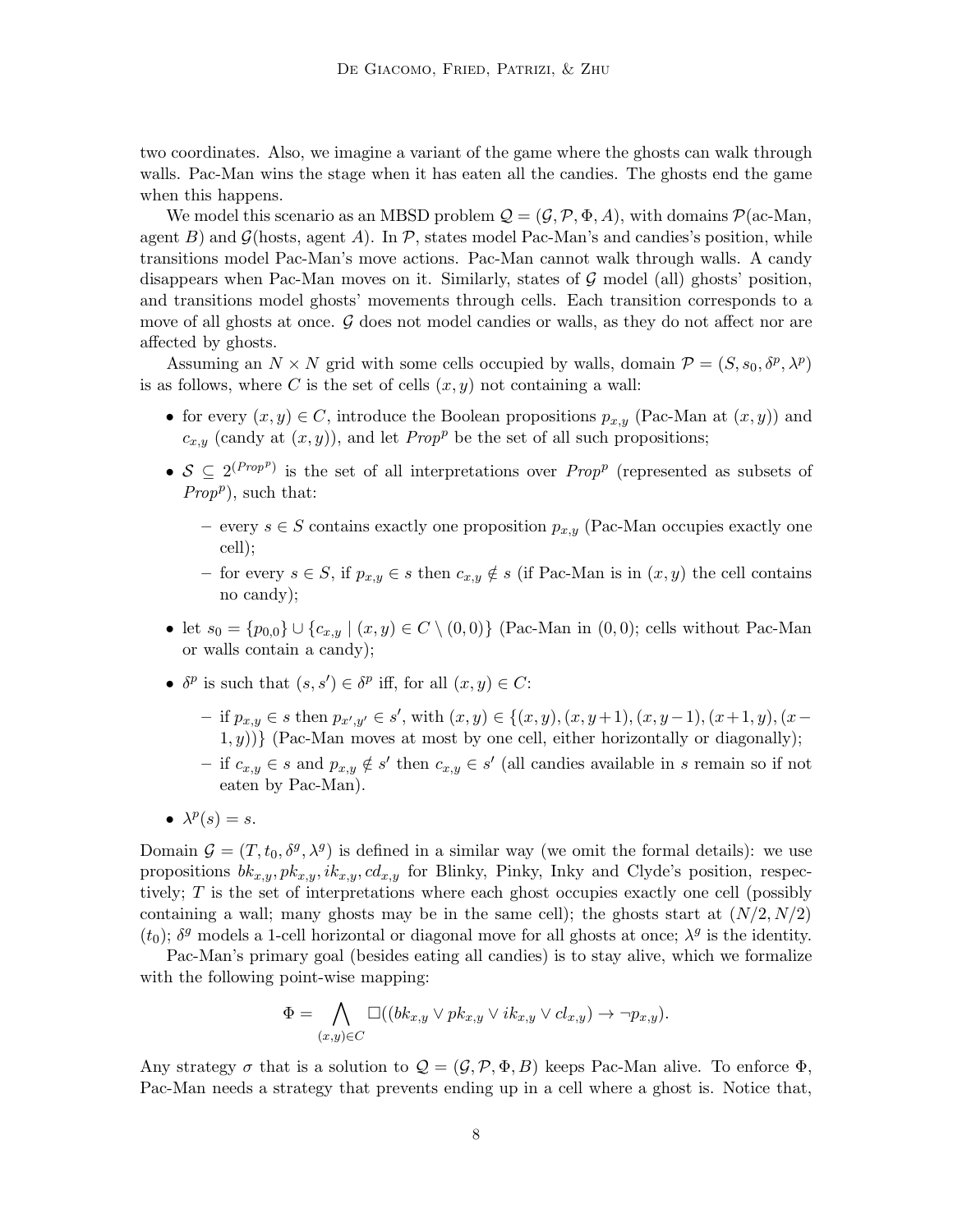to compute  $\sigma$ , one cannot proceed greedily by considering only one step at a time, but must plan over all future evolutions, to guarantee that Pac-Man does not eventually get trapped. With such  $\sigma$ , no matter when the ghosts end the game, Pac-Man will never lose (and, in fact, it will win, if the ghosts stop when all candies on the maze have been eaten).

## 4.2 Solving MBSD with Point-wise Mapping Specifications

We show how to solve an MBSD instance  $P$  by reduction to the problem of finding a winning strategy in a two-player game, for which algorithms are well known (Martin, 1975). Specifically, we construct a two-player game  $\mathcal{G}_{\mathcal{P}} = (\mathcal{A}, W)$  that has a winning strategy iff  $\mathcal{P}$ has a solution.

Given an MBSD instance  $\mathcal{P} = (\mathcal{D}_A, \mathcal{D}_B, \Phi, Ag_{stop})$ , with  $\mathcal{D}_A = (S, s_0, \delta^A, \lambda^A)$  and  $\mathcal{D}_B =$  $(T, t_0, \delta^B, \lambda^B)$ , we construct the game arena  $\mathcal{A} = (U, V, u_0, \alpha, \beta)$ , where:

- $U = S \times T$ :
- $V = S \times T$ :
- $u_0 = (s_0, t_0);$
- $\alpha = \{ (s, t), (s', t) \mid (s, s') \in \delta^A \};$
- $\beta = \{ (s, t), (s, t') \mid (t, t') \in \delta^B \}.$

Intuitively, the nodes of A represent joint state configurations of both  $\mathcal{D}_A$  and  $\mathcal{D}_B$  (initially in their respective initial states), while the transition functions account for the moves A (modeled by  $P1$ ) and  $B$  (modeled by  $P2$ ) can perform, imposing, at the same time, their strict alternation.

As for the winning objective  $W$ , the key idea is that, since in point-wise mappings the temporal operator  $\Box$  (always) distributes over conjunction, and since  $Ag_{stop} = A$ , the conjuncts of the mapping are in fact propositional formulae to be guaranteed all along the agent behaviors, captured by plays of A. This can be easily expressed as a safety objective on A, as shown below.

Let  $\Phi = \bigwedge_{i=1}^k \Box(\varphi_i \to \psi_i)$  be the (point-wise) mapping specification. We have that  $\Phi \equiv \Box \Phi'$ , where  $\Phi' \equiv \bigwedge_{i=1}^k (\varphi_i \to \psi_i)$  is a Boolean formula where every  $\varphi_i$  is over  $Prop^A$ only and every  $\psi_i$  over  $Prop^B$  only. Therefore, in order to solve  $\mathcal{P},$  we need to find a strategy *σ* such that for every trace τ<sup>A</sup> of  $\mathcal{D}_A$ ,  $\lambda(\tau^A, \tilde{\sigma}(\tau^A))$   $\models ⊡Φ'$ , that is,  $\lambda^A(s_j) ∪ \lambda^B(t_j)$   $\models Φ'$  for  $j = 0, \ldots, |\tau^A|$ . Thus we can set  $W = \text{Safe}(g)$ , with  $g = \{(s, t) \in U \mid \lambda^A(s) \cup \lambda^B(t) \models \Phi'\}.$ 

As a consequence of the above construction, we obtain the following result.

# **Lemma 1.** There is a solution to  $P$  if and only if there is a solution to the safety game  $\mathcal{G}_{\mathcal{P}}$  .

*Proof.* As an intuition, notice that once computed, a winning strategy for  $\mathcal{G}_{\mathcal{P}}$  is essentially a solution to  $P$ . This, indeed, can be obtained by projecting away the V component of all the nodes in a play  $\rho$ , thus transforming  $\rho$  into a trace of  $\mathcal{D}_A$ .

We now show the proof in detail. We first show that if there is a solution to  $\mathcal{P}$  then there is a solution to  $\mathcal{G}_{\mathcal{P}}$ . For that, we first show that if  $\sigma$  is an executable strategy for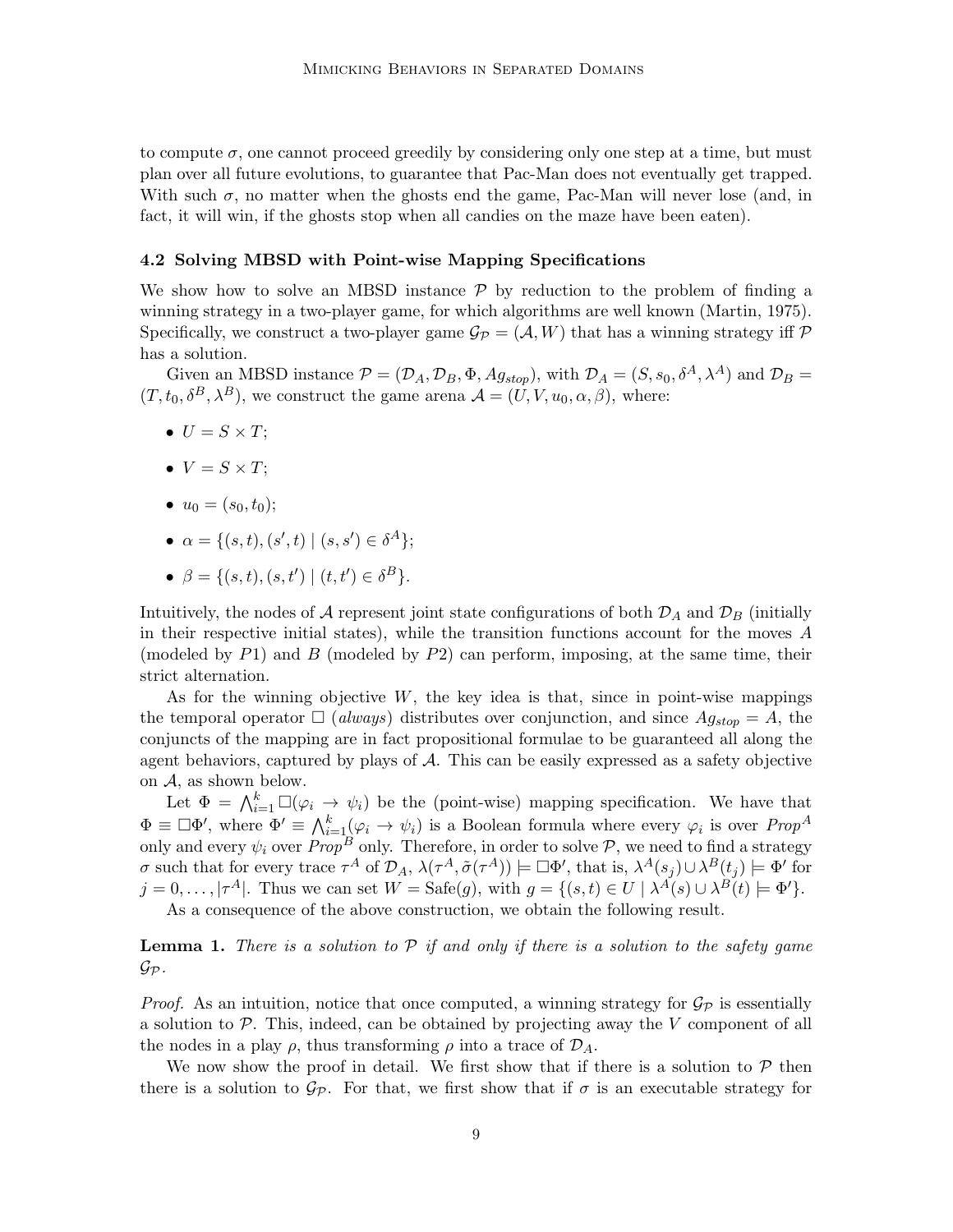P then  $\sigma$  can be reduced to a strategy  $\sigma'$  for  $G_{\mathcal{P}}$ . To this end, consider a play  $\rho =$  $\rho_0 \rho_1 \cdots \rho_n$ , with  $\rho_i = (s_i, t_i)$  and a state  $(s_{n+1}, t_n)$  such that  $((s_n, t_n), (s_{n+1}, t_n)) \in \alpha$ . Let  $\tau = s_0 s_1 s_3 \cdots s_{n-1} s_{n+1} \in V^{n/2+1}$ . By the definition of  $\mathcal{G}_{\mathcal{P}}$ ,  $\tau$  is a trace of  $\mathcal{D}_A$ . Therefore, since  $\sigma$  is executable,  $\sigma$  is defined on  $\tau$ . Thus, for  $\rho' = \rho \circ (s_{n+1}, t_n)$ , where  $\circ$  denotes concatenation, we can define  $\sigma'(\rho') = (s_{n+1}, \sigma(\tau))$ . Note that this is a proper definition since the trace  $\tilde{\sigma}(\tau)$  induced by  $\sigma$  on  $\tau$  is a trace in  $\mathcal{D}_B$ , hence  $(t_n, \sigma(\tau)) \in \delta^B$ . Thus  $\sigma'$  is a proper strategy for  $\mathcal{G}_{\mathcal{P}}$ .

Next, we need the following claim that describes the correspondence between  $\sigma$  and  $\sigma'$ .

**Claim 1.** A sequence  $\rho = \rho_0 \cdots \rho_n \in (U \cup V)^+$  is a play of  $\mathcal{G}_{\mathcal{P}}$  compatible with  $\sigma'$  iff there exist a trace  $\tau^A = s_0 \cdots s_n$  of  $\mathcal{D}_A$  and a trace  $\tau^B$  of  $\mathcal{D}_B$  such that  $\tau^B = \tilde{\sigma}(\tau^A) = t_0 \cdots t_n$ and  $\rho = (s_0, t_0)(s_1, t_0) \cdots (s_n, t_{n-1})(s_n, t_n).$ 

For a proof of Claim 1, given a trace  $\tau^A = s_0 \cdots s_n$  of  $\mathcal{D}_A$ , let  $\tau^B = \tilde{\sigma}(\tau^A) = t_0 \cdots t_n$ be the trace of  $\mathcal{D}_B$  induced by  $\sigma$  on  $\tau^A$ . By the definition of  $\mathcal{G}_{\mathcal{P}}$  and that of  $\sigma'$  provided above, it follows that the sequence  $\rho = (s_0, t_0)(s_1, t_0)\cdots(s_n, t_{n-1})(s_n, t_n)$  is a play of  $\mathcal{G}_{\mathcal{P}}$ compatible with  $\sigma'$ . On the other hand, for a play  $\rho = (s_0, t_0) \cdots (s_n, t_n)$  compatible with σ', again by the definition of  $\mathcal{G}_{\mathcal{P}}$  and  $\sigma'$ , we have that the sequences  $\tau_A = s_0 \cdots s_n$  and  $\tau_B = t_0 \cdots t_n$  are traces of, respectively  $\mathcal{D}_A$  and  $\mathcal{D}_B$ , such that  $\tau_B = \tilde{\sigma}(\tau_A)$ .

Back to proving Lemma 1, since  $\sigma$  is a solution, every trace  $\tau^A$  in  $\mathcal{D}_A$  is such that  $\lambda(\tau^A, \tilde{\sigma}(\tau^A)) \models \Phi$ . For  $\tau^A = s_0 \cdots s_n$ , let  $\tau^B = \tilde{\sigma}(\tau^A) = t_0 \cdots t_n$ . Because  $\Phi = \Box \Phi'$ is a point-wise mapping, for every i, we have that  $(\lambda^A(s_i), \lambda^B(t_i)) \models \Phi'$ , that is, in  $\mathcal{G}_{\mathcal{P}}$ ,  $(s_i,t_i)\in g.$ 

Now, let  $\rho = (s_0, t_0)(s_1, t_0) \cdots (s_n, t_{n-1})(s_n, t_n)$  be a play in  $\mathcal{G}_{\mathcal{P}}$  compatible with  $\sigma'$  (recall  $(s_n, t_n) \in U$ ). By Claim 1, the sequences  $\tau^A = s_0 \cdots s_n$  and  $\tau^B = t_0 \cdots t_n$  are traces of  $\mathcal{D}_A$ and  $\mathcal{D}_B$ , respectively, with  $\tau^B = \tilde{\sigma}(\tau^A)$ . Then  $(\lambda^A(s_n), \lambda^B(t_n) \models \Phi'$ , that is  $(s_n, t_n) \in g$ . Since  $\rho$  is arbitrary, every play in  $G_{\mathcal{P}}$  compatible with  $\sigma'$  ends in a g node, hence  $\sigma'$  is a winning strategy for  $P2$  in Safe(g). That completes the first direction of the theorem.

For the other direction, assume that  $\sigma'$  is a strategy for  $\mathcal{G}_{\mathcal{P}}$ . Define a strategy  $\sigma''$  for  $\mathcal P$ as follows. Define first  $\sigma''(s_0) = t_0$ . Then, For a play  $\rho = \rho_0 \rho_1 \cdots \rho_n$ , with  $\rho_i = (s_i, t_i)$ , and a state  $(s_{n+1}, t_n)$  such that  $((s_n, t_n), (s_{n+1}, t_n)) \in \alpha$ , note that  $\tau = s_0 s_1 s_3 \cdots s_{n-1} \cdots s_{n+1} \in$  $V^{n/2+1}$  is a trace of  $\mathcal{D}_A$ , and define  $\sigma''(\tau) = \sigma'(\rho \circ (s_{n+1}, t_n))$ . By the definition of  $\mathcal{G}_{\mathcal{P}}$ , it follows that  $\tau' = t_0 t_2 \cdots t_n \sigma''(\tau)$  is a trace in  $\mathcal{D}_B$ , thus  $\sigma''$  is an executable strategy in  $\mathcal{P}$ .

To describe the correspondence between  $\sigma'$  and  $\sigma''$  we make the next claim, completely analogous to Claim 1.

**Claim 2.** A sequence  $\rho = \rho_0 \cdots \rho_n \in (U \cup V)^+$  is a play of  $\mathcal{G}_{\mathcal{P}}$  compatible with  $\sigma'$  iff there exist a trace  $\tau^A = s_0 \cdots s_n$  of  $\mathcal{D}_A$  and a trace  $\tau^B$  of  $\mathcal{D}_B$  such that  $\tau^B = \tilde{\sigma}''(\tau^A) = t_0 \cdots t_n$ and  $\rho = (s_0, t_0)(s_1, t_0) \cdots (s_n, t_{n-1})(s_n, t_n).$ 

For a proof, given a trace  $\tau^A = s_0 \cdots s_n$  of  $\mathcal{D}_A$ , let  $\tau^B = \tilde{\sigma''}(\tau^A) = t_0 \cdots t_n$  be the trace of  $\mathcal{D}_B$  induced by  $\sigma''$  on  $\tau^A$ . By the definition of  $\sigma''$  provided above, it follows that the sequence  $\rho = (s_0, t_0)(s_1, t_0) \cdots (s_n, t_{n-1})(s_n, t_n)$  is a play of  $\mathcal{G}_{\mathcal{P}}$  compatible with  $\sigma'$ . On the other hand, for a play  $\rho = (s_0, t_0) \cdots (s_n, t_n)$  compatible with  $\sigma'$ , again by the definition of  $\sigma''$ , we have that the sequences  $\tau_A = s_0 \cdots s_n$  and  $\tau_B = t_0 \cdots t_n$  are traces of, respectively  $\mathcal{D}_A$  and  $\mathcal{D}_B$ , such that  $\tau_B = \tilde{\sigma}''(\tau_A)$ .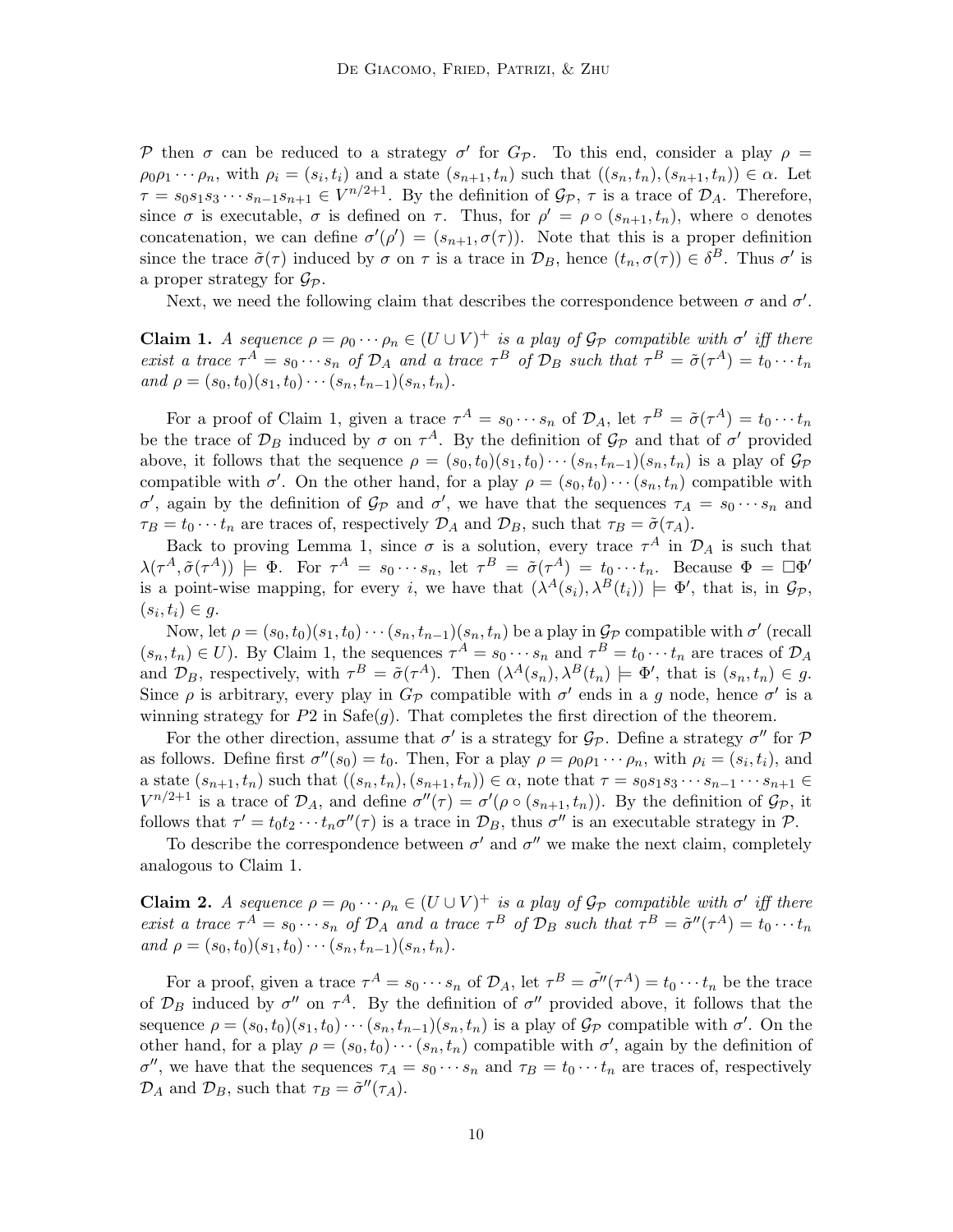Now to conclude Lemma 1, assume that  $\sigma'$  is a winning strategy for P2 in  $\mathcal{G}_{\mathcal{P}}$ , with winning objective  $W = \text{Safe}(g)$ . For a trace  $\tau^A = s_0 \cdots s_n$  of  $\mathcal{D}_B$ , let  $\tau^B = \tilde{\sigma''}(\tau^A) =$  $t_0 \cdots t_n$ . By Claim 2, we have that the sequence  $\rho = (s_0, t_0)(s_1, t_0) \cdots (s_n, t_{n-1})(s_n, t_n)$  is a play of  $\mathcal{G}_{\mathcal{P}}$  compatible with  $\sigma'$ . Moreover, since  $\sigma'$  is winning, for  $i = 1, \ldots, 2n$ ,  $\rho_i \in \mathcal{G}$ . But then, for all pairs  $(s, t)$  in  $\rho$ , we have that  $(\lambda^A(s), \lambda^B(t)) \models \phi'$ , that is  $\lambda(\tau^A, \tau^B)$  satisfies  $\Box \Phi$ . Since  $\tau^A$  is arbitrary, it follows that  $\sigma''$  is a solution for P, which completes the proof.  $\Box$ 

Finally, the construction of the safety game  $\mathcal{G}_{\mathcal{P}}$  together with Lemma 1 gives us the following result.

# Theorem 1. Solving MBSD for point-wise mapping specifications is in PTIME for combined complexity, mapping complexity and domain complexity.

*Proof.* Given an MBSD instance  $P$ , we construct the safety game  $\mathcal{G}_P$  as shown. Observe that the construction of  $\mathcal{G}_{\mathcal{P}}$  requires constructing the game arena  $\mathcal{A}$ , which can be done in time polynomial in  $|\mathcal{D}_A| + |\mathcal{D}_B|$ , and setting the set of states g, which takes at most time  $\mathcal{O}(|\Phi'|)$  for each state in A. Finally by Lemma 1 we have that P has a solution if and only if  $\mathcal{G}_{\mathcal{P}}$  has a solution, where solving a safety game takes linear time in the size of  $\mathcal{G}_{\mathcal{P}}$  (Martin, 1975). □

Observe that if  $\mathcal{D}_A$  and  $\mathcal{D}_B$  are represented compactly (logarithmically) using, e.g., logical formulas or PDDL specifications (Haslum, Lipovetzky, Magazzeni, & Muise, 2019), then the domain (and hence the combined) complexity becomes EXPTIME, and mapping complexity remains PTIME. Similar considerations hold also for the other cases that we analyze throughout the paper.

# 5. Mimicking Behaviors with Target Mapping Specifications

We now explore mimicking specifications that are of *target* nature. In this setting, B has to mimic A in such a way that whenever A reaches a certain target, so does  $B$ , although not necessarily at the same time step: B is free to reach the required target at the same time, later, or even before A does. For this to be possible,  $B$  must have the power to stop the game, which is what we assume here. Formally, target mapping specifications are formulas of the following form, where  $\varphi_i$  and  $\psi_i$  are Boolean properties over  $\mathcal{D}_A$  and  $\mathcal{D}_B$ , respectively:

$$
\varphi = \bigwedge_{i=1}^k (\Diamond \varphi_i) \to (\Diamond \psi_i)
$$

As before, we first give an illustrative example that demonstrates the use of target mappings, then we explore algorithmic and complexity results.

#### 5.1 Target Mapping Specifications in Rubik's Cube

Two agents, teacher H and learner L are provided with two Rubik's cubes of different sizes: H has edge of size 4 whereas L has one of size 3. L wants to learn from H the main steps to solve the cube; to this end,  $H$  shows  $L$  how to reach certain *milestone* configurations on the cube of size 4 and asks  $L$  to replicate them on the cube of size 3, even in a different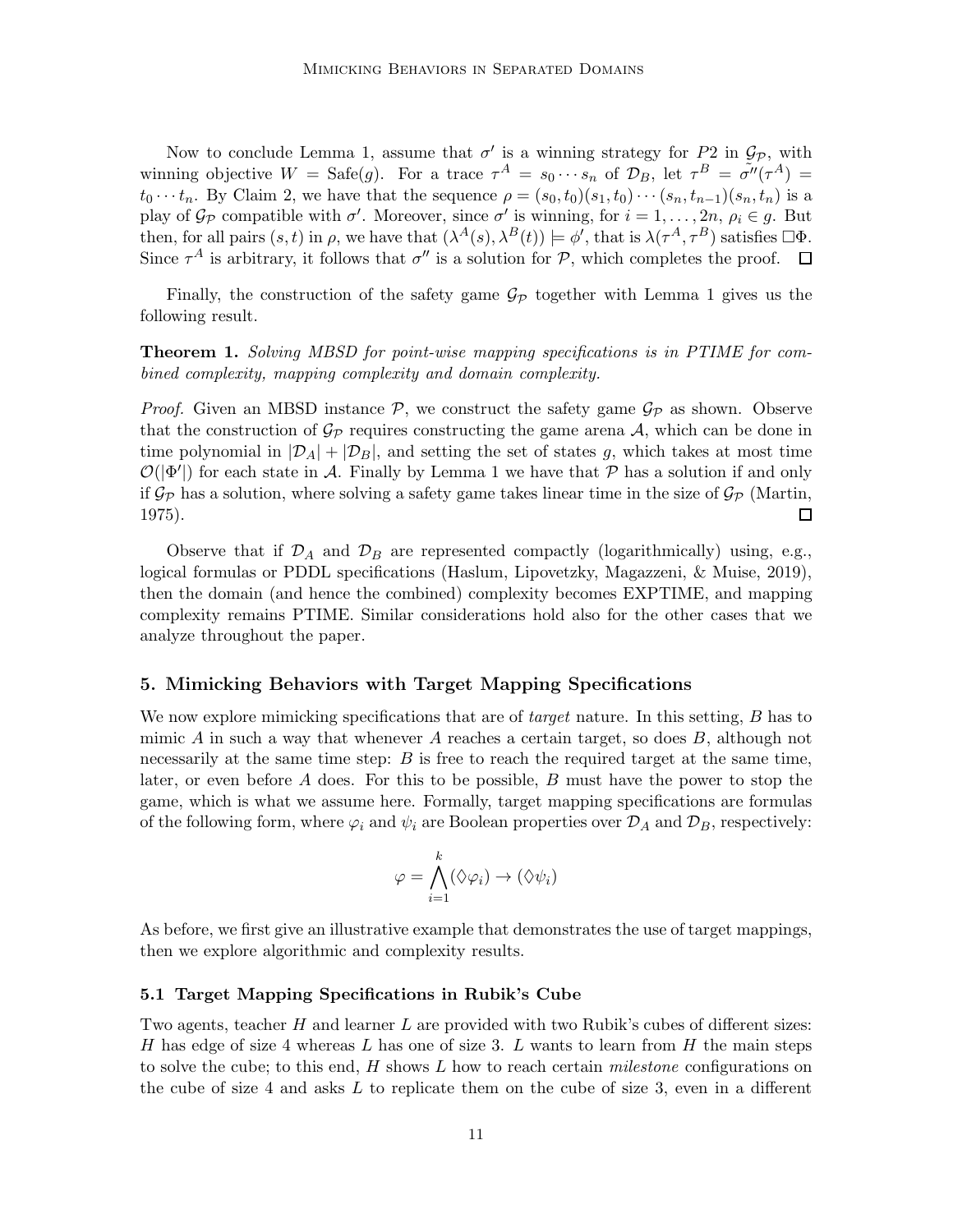order. Milestones are simply combinations of solved faces, e.g., red and green, white and blue and yellow, or simply white. Obviously, L cannot blindly replicate  $H$ 's moves, as the cubes are of different sizes and the actual sequences to solve the faces are different; thus, L must find its way to reach the same milestones as  $H$ , possibly in a different order. When  $L$ is tired, it can stop the learning process.

We model this scenario as an MBSD problem instance  $\mathcal{R} = (\mathcal{H}, \mathcal{L}, \Phi, B)$ , where  $\mathcal{H}$  and  $\mathcal L$  model, respectively, H's and L's dynamic domain, i.e., the two cubes. The two domains are conceptually analogous but, modeling cubes of different sizes, they feature different sets of states and transitions, which correspond to cube configurations and possible moves, respectively. We model such domains parametrically wrt the size  $E$  of the edge.

Fix the cube in some position, name the faces as  $U(p)$ ,  $D(\text{own})$ ,  $L(\text{eff})$ ,  $R(\text{ight})$ ,  $F(\text{ront})$ ,  $B(\text{ack})$ , let  $Fac = \{U, D, L, R, F, B\}$ , and associate a pair of integer coordinates to each position in a face, so that every position is identified by a triple  $(f, x, y) \in Pos = Fac \times$  $\{0,\ldots,E-1\}^2$ . To model the color assigned to tile  $(f,x,y)$ , we use propositions of the form  $c_{f,x,y}$ , with  $c \in Col = \{white, green, red, yellow, blue, orange\}$ . Let Prop be the set of all such propositions. Finally, index the horizontal and vertical "slices" of the cube from 0 to  $E-1$ .

The (parametric) dynamic domain for a Rubik's cube with edge of size  $E$  is the domain  $\mathcal{D}(E) = (S, s_0, \delta, \lambda)$ , where:

- $S \subseteq 2^{Prop^E}$  is the set of all admissible (i.e., reachable) cube's configurations; among other constraints, omitted for brevity, this requires that, for every  $s \in S$ :
	- for every  $(f, x, y) \in Pos$ , there exists exactly one  $c \in C$  such that  $c_{f,x,y} \in s$ (every position has exactly one color);
- $s_0$  is an arbitrary state from S;
- $\delta$  allows a transition from s to s' iff s' models a configuration reachable from s by a 90 $\textdegree$  (clockwise or counter-clockwise) rotation of one of its  $2 * E$  slices;
- $\lambda(s) = s$ .

We then define  $\mathcal{H} = \mathcal{D}(4)$  and  $\mathcal{L} = \mathcal{D}(3)$ . To distinguish the elements of H from those of  $\mathcal{L}$ , we use a primed version in the latter, e.g.,  $Pos'$  for positions,  $c'_{f,x,y}$  for propositions, and so on.

As said, L's goal is to replicate the milestones shown by H. For every face  $f \in Fac$ , we define formula  $C_f = \bigwedge_{(f,x,y)\in Pos} c_{f,x,y}$  to express that the tiles of face f have all the same color c. For  $\mathcal{L}$ , we correspondingly have  $C'_f = \bigwedge_{(f,x,y)\in Pos'} c'_{f,x,y}$ .

We report below an example of target mappings:

 $(\Diamond blue_R) \rightarrow (\Diamond blue_R')$  $(\Diamond (red_U \wedge white_L)) \rightarrow (\Diamond (red'_U \wedge white'_L))$  $(\Diamond (red_U \land \neg white_L)) \rightarrow (\Diamond (red'_U \land \neg white'_L)).$ 

Observe that  $L$  has many ways to fulfill  $H$ 's requests: for instance, by reaching a configuration where  $blue'_R \wedge red'_U \wedge white'_L$  holds, it has fulfilled the first and the second request, even if the configuration was reached before  $H$  showed the milestones. Obviously, however,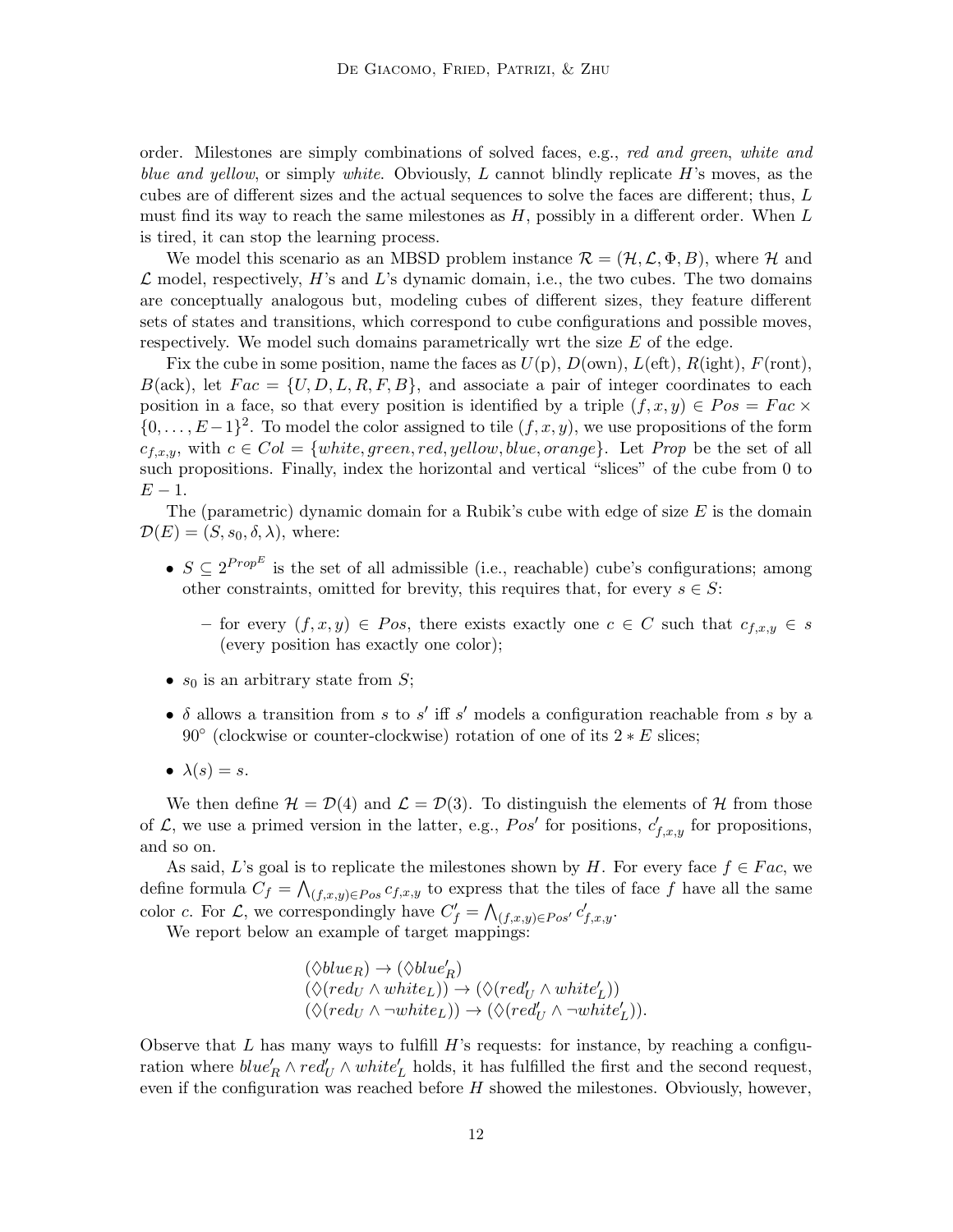the last request cannot be fulfilled at the same time as the second one, as  $white'_{L}$  clearly excludes  $\neg white'_{L}$ , thus an additional effort by L is required to satisfy the specification.

#### 5.2 Solving MBSD with Target Mapping Specifications

For target mappings as well, we reduce MBSD to strategy synthesis for a two-player game. To this end, assume an MBSD instance  $\mathcal{P} = (\mathcal{D}_A, \mathcal{D}_B, \Phi, B)$  with mapping specification  $\Phi = \bigwedge_{i=1}^k (\Diamond \varphi_i) \to (\Diamond \psi_i)$ . To solve  $P$ , we must find a strategy  $\sigma$  such that for every infinite trace  $\tau_{\infty}^A = s_0 s_1 \cdots$  of  $\mathcal{D}_A$  and every conjunct  $(\Diamond \varphi_i) \to (\Diamond \psi_i)$  of  $\Phi$ , if there exists an index  $j_i$  such that  $\lambda^A(s_{j_i}) \models \varphi_i$ , then there exist a finite prefix  $\tau_A = s_0 \cdots s_n$  of  $\tau^A_{\infty}$  and an index  $l_i$  such that, for  $\sigma(\tau) = t_0 \cdots t_n$ , we have that  $\lambda^B(t_{l_i}) \models \psi_i$  (recall  $\varphi_i$  and  $\psi_i$  are Boolean formulae over  $Prop^A$  only and  $Prop^B$  only, respectively). As per Definition 3, this is equivalent to requiring that  $\lambda(\tau^A, \tilde{\sigma}(\tau^A)) \models (\Diamond \varphi_i) \rightarrow (\Diamond \psi_i)$ .

The challenge in constructing  $\sigma$  is that the index  $l_i$  may be equal, smaller or larger then j<sub>i</sub>. Thus  $\sigma$  needs to record which  $\varphi_i$  or  $\psi_i$  were already met during the trace, up to the current point. Since the number of possible traces to the current state may be exponential, keeping count of all possible options may be expensive. We first discuss general domain structure, then in Section 5.2.2 we explore a very specific tree-like structure.

For general domains, there may exist many traces ending in a given state, and each such trace contains states that satisfy, in general, different sub-formulas  $\varphi_i$  and  $\psi_i$  occurring in the mappings. Thus satisfaction of sub-formulas cannot be associated to states as done before, but must be associated to traces. In fact, to check whether a target mapping is satisfied, it is enough to remember, for every  $i = 1, \ldots, k$ , whether A has satisfied  $\varphi_i$  and/or B has satisfied  $\psi_i$ , along a trace. This observation suggests to introduce a form of memory to record satisfaction of sub-formulas along traces. We do so by augmenting the game arena constructed in Section 4. In particular, we extend each node in the arena with an array of bits of size 2k to keep track of which sub-formulas  $\varphi_i$  and  $\psi_i$  were satisfied, along the play that led to the node, by some of the domain states contained in the nodes of the play.

Formally, let  $M = (\{0,1\}^2)^k$  and let  $[cd] = ((c_1, d_1), \ldots, (c_k, d_k))$  denote the generic element of M. Given an MBSD instance  $\mathcal{P} = (\mathcal{D}_A, \mathcal{D}_B, \Phi, B)$ , where  $\mathcal{D}_A = (S, s_0, \delta^A, \lambda^A)$ and  $\mathcal{D}_B = (T, t_0, \delta^B, \lambda^B)$ , we define the game arena  $\mathcal{A} = (U, V, u_0, \alpha, \beta)$  as follows:

- $U = S \times T \times M$ :
- $V = S \times T \times M$ ;
- $u_0 = (s_0, t_0, [cd])$  such that, for every  $i \leq k$ ,  $c_i = 1$  iff  $\lambda^A(s_0) \models \phi_i$  and  $d_i = 1$  iff  $\lambda^{B}(t_0) \models \psi_i;$
- $\bullet$   $((s,t,[cd]),(s',t,[c'd])) \in \alpha$  iff  $(s,s') \in \delta^A$ , and for  $i=1,\ldots,k$ , if  $\lambda^A(s') \models \phi_i$  then  $c'_i = 1$ , otherwise  $c'_i = c_i$ ;
- $((s, t, [cd]), (s, t', [cd']) \in \beta \text{ iff } (t, t') \in \delta^B, \text{ and for } i = 1, \ldots, k, \text{ if } \lambda^B(t') \models \psi_i \text{ then }$  $d'_i = 1$ , otherwise  $d'_i = d_i$ .

We then define the game structure  $\mathcal{G}_{\mathcal{P}} = (\mathcal{A}, W)$ , where  $W = \text{Reach}(g)$ , with  $g = \{u \in$  $U \mid u = (s, t, [cd]),$  where  $[cd]$  is s.t.  $c_i = 0$  or  $d_i = 1$ , for every  $i = 1, \ldots, k$ . Intuitively, g is the set of all nodes reached by a play such that if  $\phi_i$  is satisfied in the play (by a state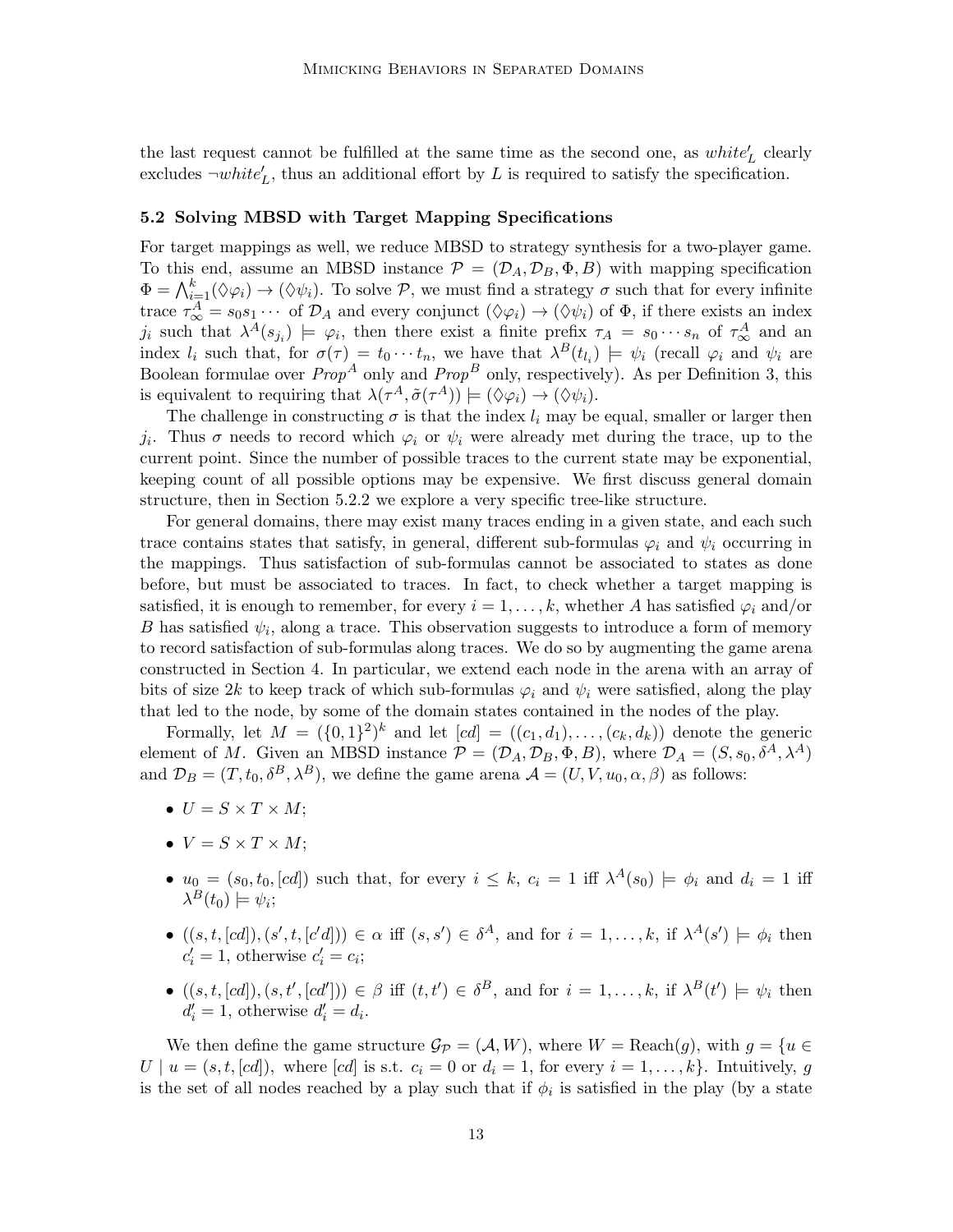of  $\mathcal{D}_A$  in some node of the play), then so is  $\psi_i$ , for  $i = 1, ..., k$  (by a state of  $\mathcal{D}_B$  in some node of the play). Thus, if a play contains a node from  $g$  then the corresponding traces of  $\mathcal{D}_A$  and  $\mathcal{D}_B$ , combined, satisfy all the mapping's conjuncts.

As a consequence of this construction, we obtain the following result, the full proof of which is in line of Lemma 1.

**Lemma 2.** There is a solution to  $P$  if and only if there is a winning strategy for the reachability game  $\mathcal{G}_{\mathcal{P}}$ .

Then, Lemma 2 gives us the following.

**Theorem 2.** MBSD with target mapping specifications can be solved in time polynomial in  $|\mathcal{D}_A \times \mathcal{D}_B| \times |\Phi| \times 4^k$ , with  $\Phi$  the mapping specification and k the number of its conjuncts.

*Proof.* Given an MBSD instance  $P$  with target mapping specifications, we construct a reachability game  $\mathcal{G}_{\mathcal{P}}$  as shown above, which has size  $|\mathcal{D}_A \times \mathcal{D}_B| \times 4^k$  and construction time polynomial in  $|\mathcal{D}_A \times \mathcal{D}_B| \times |\Phi| \times 4^k$ . Result then follows from Lemma 2 and from the fact that reachability games can be solved in linear time in the size of the game.  $\Box$ 

An immediate consequence of Theorem 2 is that, for mappings of fixed size, the domaincomplexity of the problem is in PTIME. For combined complexity, note that the memorykeeping approach adopted in  $\mathcal{G}_{\mathcal{P}}$  is of a monotonic nature, i.e., once set, the bits corresponding to the satisfaction of  $\psi_i$  and  $\phi_i$  cannot be unset. We use this insight to tighten our result and show that the presented construction can be in fact carried out in PSPACE.

Theorem 3. MBSD for target mapping specifications is in PSPACE for combined complexity and mapping complexity, and in PTIME for domain complexity.

Proof. Having shown PTIME membership for domain-complexity in Theorem 2, it remains to show membership in PSPACE for combined-complexity. Assume that P2 wins the game  $\mathcal{G}_{\mathcal{P}}$  and let  $\sigma_{\mathcal{P}}$  be a memory-less winning strategy for P2. First see that every play  $\rho$  in  $\sigma_{\mathcal{P}}$  is finite. Therefore, since  $\sigma_{\mathcal{P}}$  is memory-less then every play  $\rho$  in  $\sigma_{\mathcal{P}}$  does not hold two identical V nodes. That means that wlog in every play, the [cd] index in every game node changes after at most  $2 \times |\mathcal{D}_A \times \mathcal{D}_B|$  steps (since there are two copies in  $\mathcal{G}_{\mathcal{P}}$  of the domains product- for P1 and P2). Next, we use the monotonicty property in  $\mathcal{G}_{\mathcal{P}}$ . Specifically, between every two consecutive game nodes  $\rho_i = (s, t, [cd]), \rho_{i+1} = (s', t', [c'd'])$  for some i in  $\rho$ , every index in [cd] can only remain as is or change from 0 to 1, therefore the bit index changes at most 2k times throughout the play.

Thus, we reduce  $\mathcal{G}_{\mathcal{P}}$  to an identical game  $\mathcal{G}'_{\mathcal{P}}$  that terminates either when reaching an accepting state (then P2 wins), or after  $2 \times |\mathcal{D}_A \times \mathcal{D}_B| \times 2k$  moves (then P1 wins). Standard Min-Max algorithms (e.g. (Russell  $\&$  Norvig, 2020)) that work in space size polynomial to maximal strategy depth can be deployed to verify a winning strategy for  $P2$  in  $\mathcal{G}'_{\mathcal{P}}$ . Then on one hand if there is a winning strategy for  $\mathcal{G}'_{\mathcal{P}}$  then there is a winning strategy for  $\mathcal{G}_{\mathcal{P}}$ (the same strategy). On the other hand, if there is a winning strategy for  $\mathcal{G}_{\mathcal{P}}$  then there is a memory-less winning strategy for  $\mathcal{G}_{\mathcal{P}}$  that terminates after at most  $2 \times |\mathcal{D}_A \times \mathcal{D}_B| \times 2k$ moves, which means that there is a winning strategy for  $P2$  in  $\mathcal{G}'_{\mathcal{P}}$ . □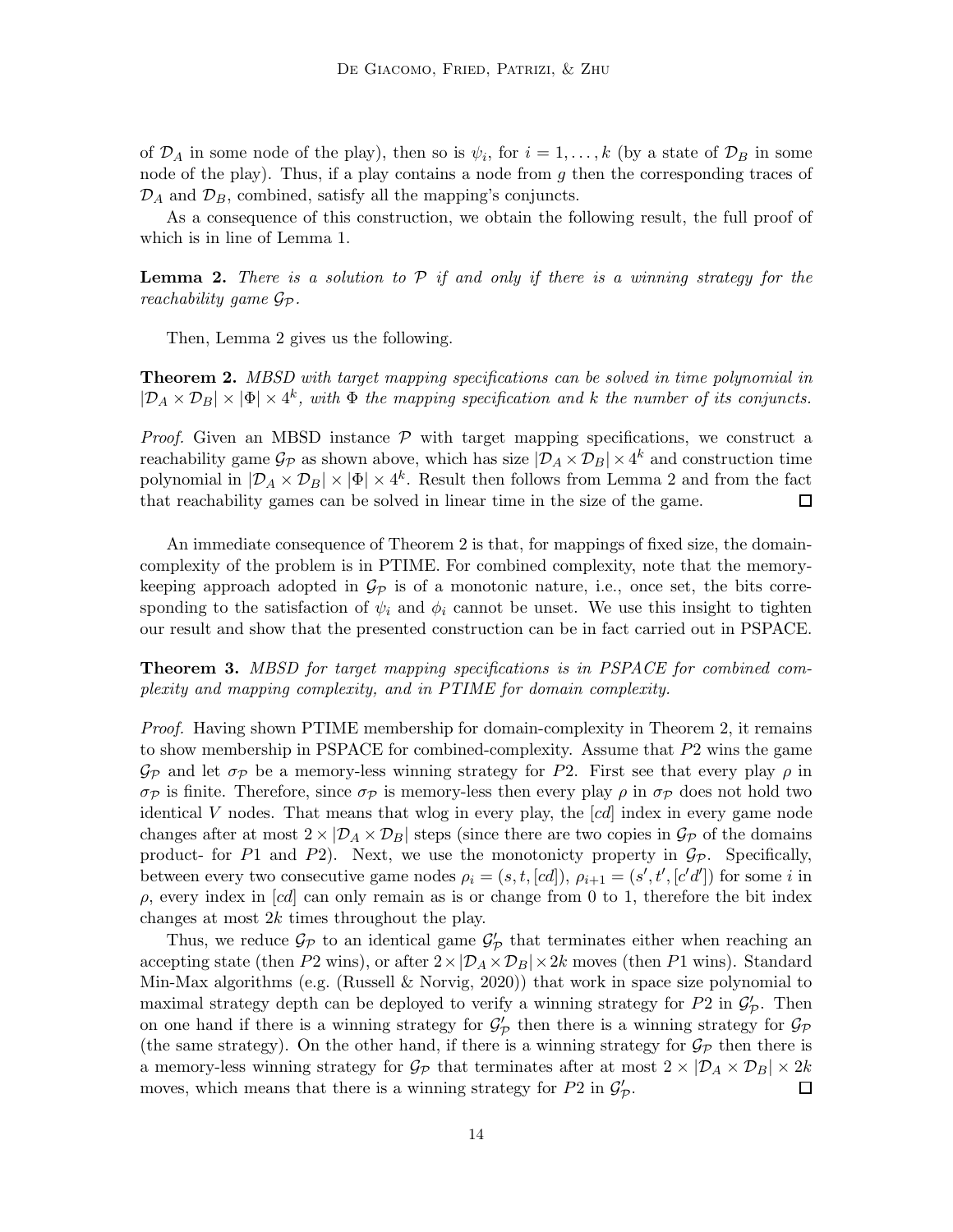We continue our analysis of the case of MBSD target mapping specifications by exploring whether memory-keeping is avoidable and a more effective solution approach can be found. As the following result implies, this is, most likely, not the case.

Theorem 4. MBSD for target mapping specifications is PSPACE-hard in combined complexity (even for  $\mathcal{D}_A$ ,  $\mathcal{D}_B$  as simple DAGs).

**Proof Outline.** We give a proof sketch, see Section 5.2.1 below for the detailed proof.

A QBF-CNF-1 formula is a QBF formula in a CNF form in which every clause contains at most one universal variable. The language TQBF-CNF-1, of all true QBF-CNF-1 formulas, is also PSPACE-complete. See Proposition 1 below for completion. We show a polynomial time reduction to MBSD from a TQBF-CNF-1.

Given a QBF-CNF-1 formula  $F$ , assume wlog that each alternation holds exactly a single variable. Construct the following MBSD instance  $\mathcal{P}_F$ . Intuitively, the domains  $\mathcal{D}_A$ and  $\mathcal{D}_B$  are directed acyclic graphs (DAG) where  $\mathcal{D}_A$  controls the universal variables and  $\mathcal{D}_B$  controls the existential variables, see Figure 1 for a rough sketch of the domains graph for a QBF Formula with universal variables  $x_1^A, x_2^A$  and existential variables  $x_1^B, x_2^B$ . The initial states are  $s_1^A$  for agent A and  $s_1^B$  for agent B. By traversing the domains in alternation, each agent can choose at every junction node depicted as  $s_i^A$  for  $D_A$  or  $s_i^B$  for  $D_B$ , between either a true path through  $\top$  depicted nodes, or *false path* through  $\bot$  depicted nodes, thus correspond to setting assignments to propositions that are analogue to universal (agent A) or existential (agent B) variables. For example, by visiting  $s_{1}^A$ , agent A satisfies a proposition called  $p_{1\tau}^A$  that corresponds to assign the universal variable  $x_1^A = true$ . The mapping  $\Phi$  is set according to F where each clause corresponds to a specific conjunct. For example a clause  $(x_1^A \vee x_2^B)$  becomes a conjunct  $\Diamond(p_{1_\perp}^A) \to \Diamond(p_{2_\perp}^B)$  of  $\Phi$ , where  $p_{1_\perp}^A$ ,  $p_{2_\perp}^B$  are propositions in  $Prop^A$  and  $Prop^B$  respectively. An additional conjunct is added to ensure that Agent B does not stop ahead of time. Then a strategy for agent B of which path to choose at every junction node corresponds to a strategy of which existential variable to assign for F. As such, F is true if and only if there is a solution to the MBSD  $\mathcal{P}_F$ .  $\Box$ 

#### 5.2.1 Detailed proof of Theorem 4

We first provide a detailed proof of Theorem 4. Then for completness we prove that the language TQBF-CNF-1, used in the proof, is PSPACE-complete.

Given a QBF-CNF-1 formula F with n universal variables  $x_1^A, \dots, x_n^A$  and n existential variables  $x_1^B, \dots, x_n^B$ , assume wlog that each alternation holds exactly a single variable. Construct the following MBSD instance  $\mathcal{P}_F$ . Intuitively for  $H \in \{A, B\}$ , the separate  $\mathcal{D}_H$ domains are DAGs, each composed of  $n+1$  major states  $s_1^H, s_2^H, \cdots s_{n+1}^H$  respectively. Let  $Prop^H = \{p_{1\mp}^H, p_{1\perp}^H, \cdots, p_{n\pm}^H, p_{n\perp}^H, p_*^H\}$ . From  $s_i^H$ , for  $1 \le i \le n$ , Agent H can move only to  $s_{i+1}^H$  through exactly one of the following paths: a directed true path that visits a vertex  $s_{i_{\perp}}^H$  labeled by  $\{p_{i_{\perp}}^H\}$  or a directed *false* path that visits a vertex  $s_{i_{\perp}}^H$  labeled by  $\{p_{i_{\perp}}^H\}$ . From  $s_{n+1}^H$  there is only directed self-loop. Thus the choice of which path to take means whether the subformula  $\Diamond(p_{i\tau}^H)$  is satisfied (that corresponds to setting  $x_i = true$ ), or  $\Diamond(p_{i\perp}^H)$  isn't satisfied (that corresponds to setting  $x_i = false$ ). Finally label  $s_{n+1}^A$  with  $\{p_*^A\}$  and  $s_{n+1}^B$ with  $\{p_*^B\}$ . Then  $\Diamond(p_*^H)$  is *true* in every game played.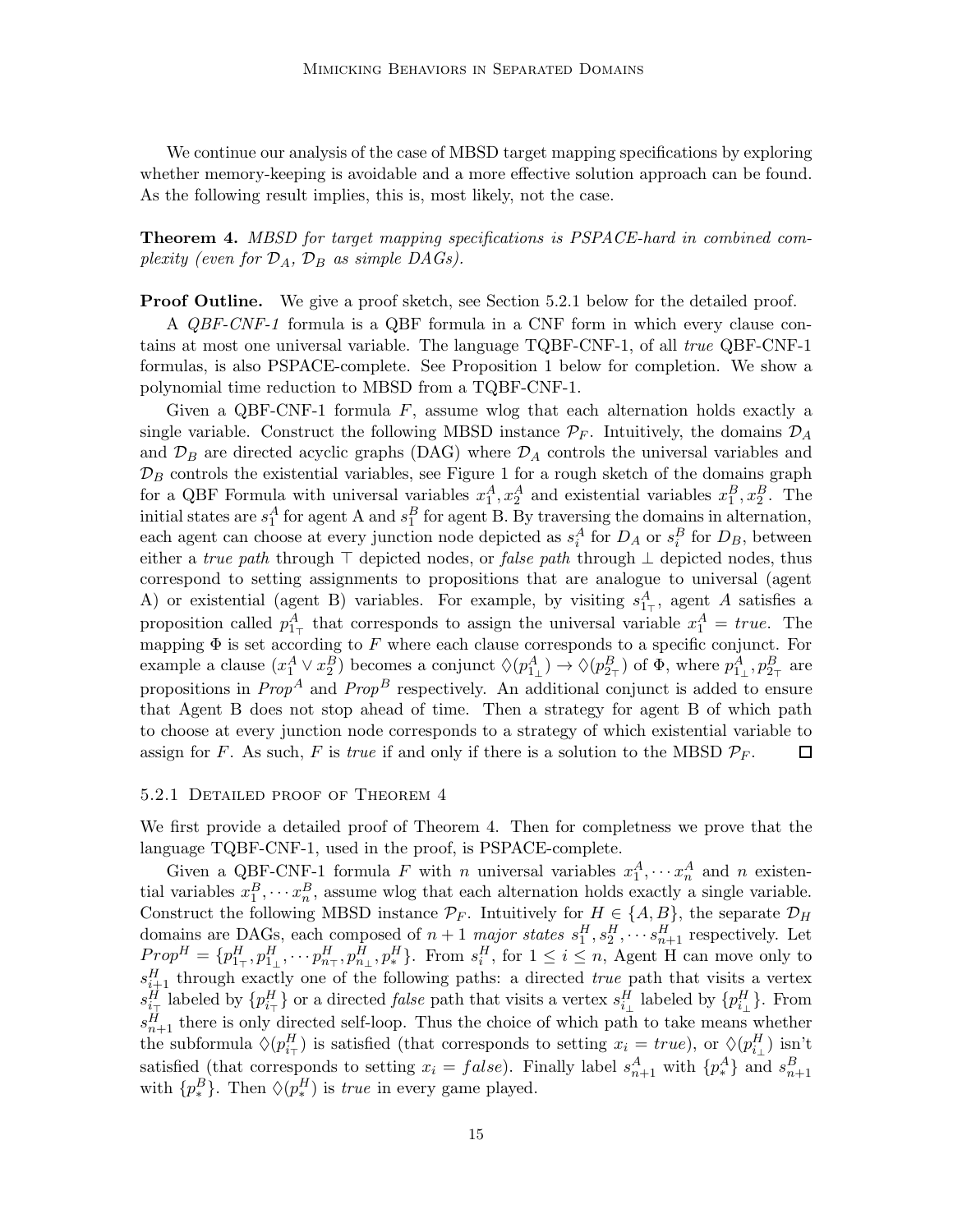For the mapping specification  $\Phi$ , note that every clause C at F is of the form  $(l_{x} \land \lor C_B)$  or  $(C_B)$ , where  $l_{x^A}$  is a literal of a universal variable (*universal literal*) and  $(C_B$  is a disjunction of literals of existential constraint (*existential literals*). For every such  $C_B$  define  $C_B^{Prop}$  $B^{rrop}$  to be a disjunction of propositions from  $Prop^B$  in which every negated (resp. un-negated) literal  $l_{x_i^B}$  is replaced with  $p_{i_\perp}^B$  (resp.  $p_{i_\perp}^B$ ). Next, for every clause C of F, add to  $\Phi$  a conjunct  $\nu_C$ as follows. If C is of the form  $(l_{x_i^A} \vee C_B)$ , set  $\nu_C = (\Diamond (p_{i_\perp}^A) \to \Diamond (C_B^{Prop})$ and  $\nu_C = (\Diamond(p_{i\tau}^A) \to \Diamond(C_B^{Prop}))$  if  $l_{x_i^A}$  is negated (note that the negation h  $\binom{Prop}{B}$ ) if  $l_{x_i^A}$  is un-negated,  $\binom{Frop}{B}$ ) if  $l_{x_i^A}$  is negated (note that the negation has switched for  $p^A$ ). If C is of the form  $(C_B)$ , set  $\nu_C = (\Diamond(p^A_*) \to \Diamond(C_B^{Prop})$  $\binom{Prop}{B}$ ). Since a clause  $(x^A \vee C_B)$ is logically equivalent to  $(\neg x^A \rightarrow C_B^{Prop})$  $\binom{Frop}{B}$  and the clause  $(C_B)$  is logically equivalent to  $(\top \to C_R^{Prop})$  $B_B^{(Prop)}$ , the construction of  $\Phi$  mirrors a clause C with its corresponding conjunct  $\nu_C$ . To complete  $\Phi$ , add a final conjunct  $(\Diamond (p^A_*) \to \Diamond (p^B_*) )$  called the *stopping-constraint*. Note that the stopping-constraint is *true* only when both agents reach  $s_{n+1}^H$ . Thus, the role of the stopping-constraint is to ensure that agent B does not stop the game before reaching its end. Finally set  $Ag_{stop} = B$  to finish the construction of  $P$  as an MBSD problem with target mapping spcification as required.

We give an example of the construction. let  $F$  be the QBF input as follows.

$$
F = \forall x_1^A \exists x_1^B \forall x_2^A \exists x_2^B ((x_1^A \lor x_1^B \lor x_2^B)
$$

$$
\land (\neg x_2^A \lor \neg x_1^B)
$$

$$
\land (x_1^B \lor \neg x_2^B))
$$

Then the MBSD  $\mathcal{P}_F$  is constructed as follows. The domains  $\mathcal{D}_A, \mathcal{D}_B$  are in Figure 1 where  $s_1^A, s_1^B$  are the initial state for agents A, B respectively.  $s_3^A$  has a proposition  $\{p_{\ast}^A\}$  and  $s_3^B$  has a proposition  $\{p_*^B\}$ . For every  $H \in \{A, B\}$  and  $i \in \{1, 2\}$  every node  $s_{i_{\tau}}^H$  has a proposition  $p_{i\tau}^H$  and every node  $s_{i\perp}^H$  has a proposition  $p_{i\perp}^H$ . The stop agent  $Ag_{stop}$  is set to B. The mapping specification is as follows:

$$
\Phi = (\Diamond (p_{1_\perp}^A) \to \Diamond (p_{1_\top}^B \lor p_{2_\top}^B))
$$
  

$$
\land (\Diamond (p_{2_\top}^A) \to \Diamond (p_{1_\perp}^B))
$$
  

$$
\land (\Diamond (p_{\ast}^A) \to \Diamond (p_{1_\top}^B \lor p_{2_\perp}^B))
$$
  

$$
\land (\Diamond (p_{\ast}^A) \to \Diamond (p_{\ast}^B))
$$

Back to the proof, obviously the construction of  $P$  is time-polynomial wrt |F|. Note that while the agents move in  $\mathcal{D}_A$ ,  $\mathcal{D}_B$ , the only choices that the agent has are at every  $s_i^H$ , to decide whether to move through the *true-path* or the *false-path*. Also note that both agents always progress at the same pace. That is: agent A is in  $s_i^A$  iff agent B is in  $s_i^B$ . Also note that in every path that the agents take their respective domains, exactly one of  $s_{i_{\perp}}^H$  or  $s_{i_{\perp}}^H$  can be visited, thus at every trace formed either  $p_{i_{\perp}}^H$  or  $p_{i_{false}}^H$  are satisfied but not both. That means that  $\Diamond(p_{i\tau}^H) \leftrightarrow \Diamond(p_{i\bot}^H)$  is always true.

Now assume that F is true. Therefore there is a strategy  $\sigma_F$  for the existential player that sets F to be true. Then we construct the following strategy  $\sigma_{\mathcal{P}}$  for agent B: whenever agent A is at  $s_i^A$  and takes the *true-path* and thus satisfies  $p_{i_\perp}^A$  (resp. *false-path to satisfy*  $p_{i_\perp}^A$ , assign  $x_i^A = true$  (resp.  $x_i^A = false$ ) in  $\sigma_F$ . If the result is  $x_i^B = true$  (resp.  $x_i^B = false$ )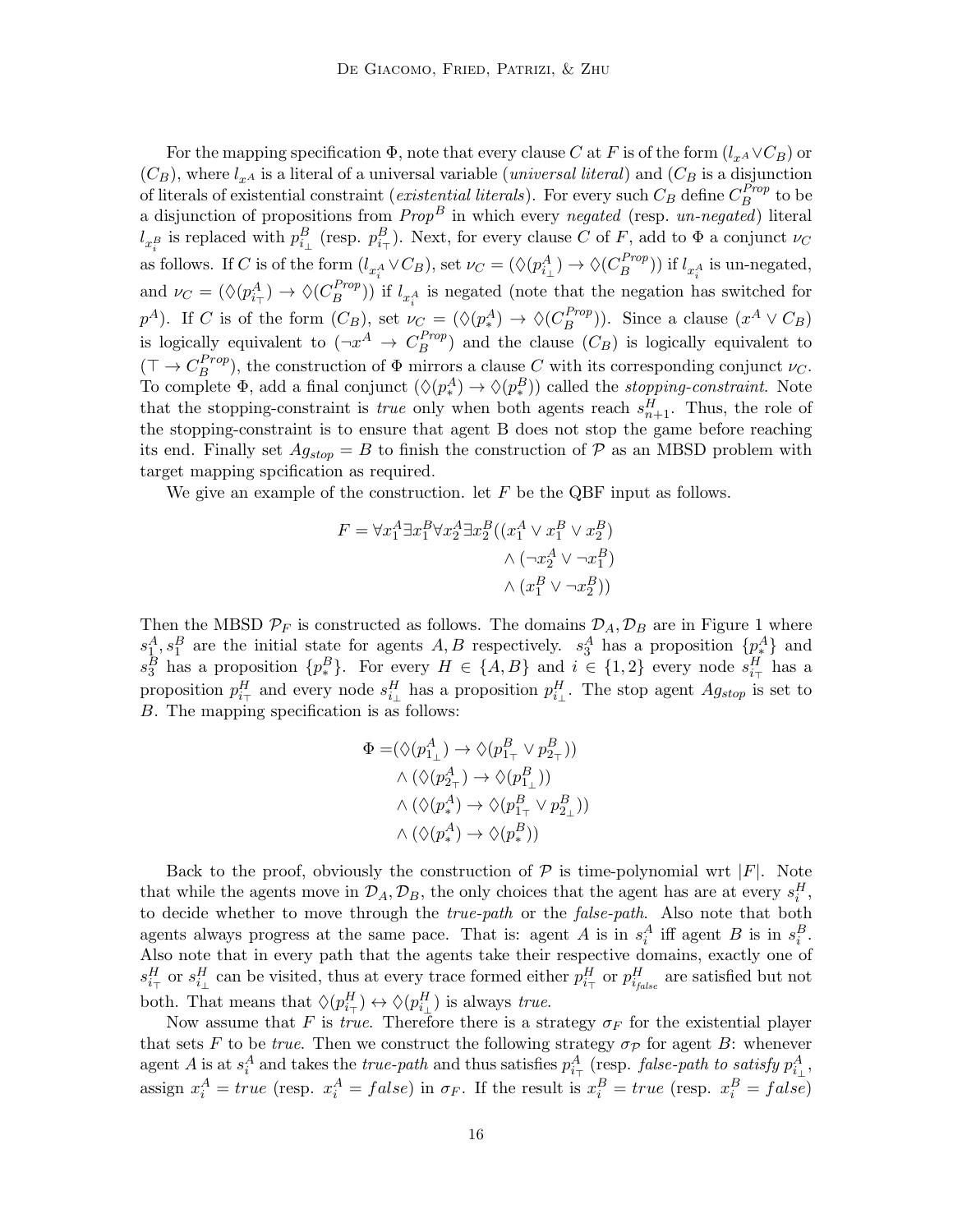

Figure 1: A rough sketch of the domains in the reduction construction in Theorem 4. The initial state for agent A is  $s_1^A$  and for agent B is  $s_1^B$ .

then set agent B to take the *true-path* and thus satisfy  $p_{i_{\top}}^B$  (resp. *false-path to satisfy*  $p_{i_{\perp}}^B$ . Due to the mirroring between  $\Phi$  and F, it follows that when both agents reach  $s_{n+1}^H$  (and therefore the stopping-constraint is  $true$ ), we have that every clause C in F is true and thus so is its corresponding conjunct  $\nu_C$  (recall that the subformula  $\Diamond(p_*^A)$  is always  $true$ ).

Next, assume that there is a winning strategy  $\sigma_p$  for  $\mathcal P$ . Then similarly we construct a strategy  $\sigma_F$  as follows. At every point  $s_i^B$ , whenever agent B takes the *true-path* (resp. false-path) set  $x_i^B = true$  (resp.  $x_i^B = false$ ). Following  $\sigma_{\mathcal{P}}$  ensured all the conjuncts of  $\Phi$ are true. Note that since the stopping-constraint is satisfied, Agent B reaches  $s_{n+1}^B$  which guarantees that  $\sigma_F$  is well defined for all variables. In addition, every clause C corresponding to a conjunct  $\nu_C$  must also be *true*. For example, if  $\Diamond(p_*^A) \to \Diamond(C_B^{Prop})$  $\binom{rrop}{B}$  is *true* then since  $\Diamond(p_*^A)$  is always *true*, it means that  $\Diamond(C_B^{Prop})$  $\binom{Frop}{B}$  must be *true*, which means that a proposition in  $C_B^{Prop}$  $E_B^{trop}$  is satisfied which means that a variable in  $C_B$  is set true in  $\sigma_F$ , hence  $C_B$  is true. That completes the proof.  $\Box$ 

The PSPACE-hardness of TQBF-CNF-1 is not a hard exercise, for completion we bring a full proof.

## Proposition 1. TQBF-CNF-1 is PSPACE-complete.

Proof. TQBF-CNF is known to be PSPACE-complete (Garey & Johnson, 1979). Obviously TQBF-CNF-1 is in PSPACE, we show PSPACE-hardness. Given a QBF-CNF formula F, we transform  $F$  to a QBF-CNF-1 formula  $F'$  such that  $F$  is *true* if and only if  $F'$  is *true*. For that, we construct a formula  $F'$  from  $F$  as follows. We first add a fresh existential variable  $z_i$  for every universal variable  $x_i$ . In addition, conjunct F with clauses  $(x_i \vee \neg z_i)$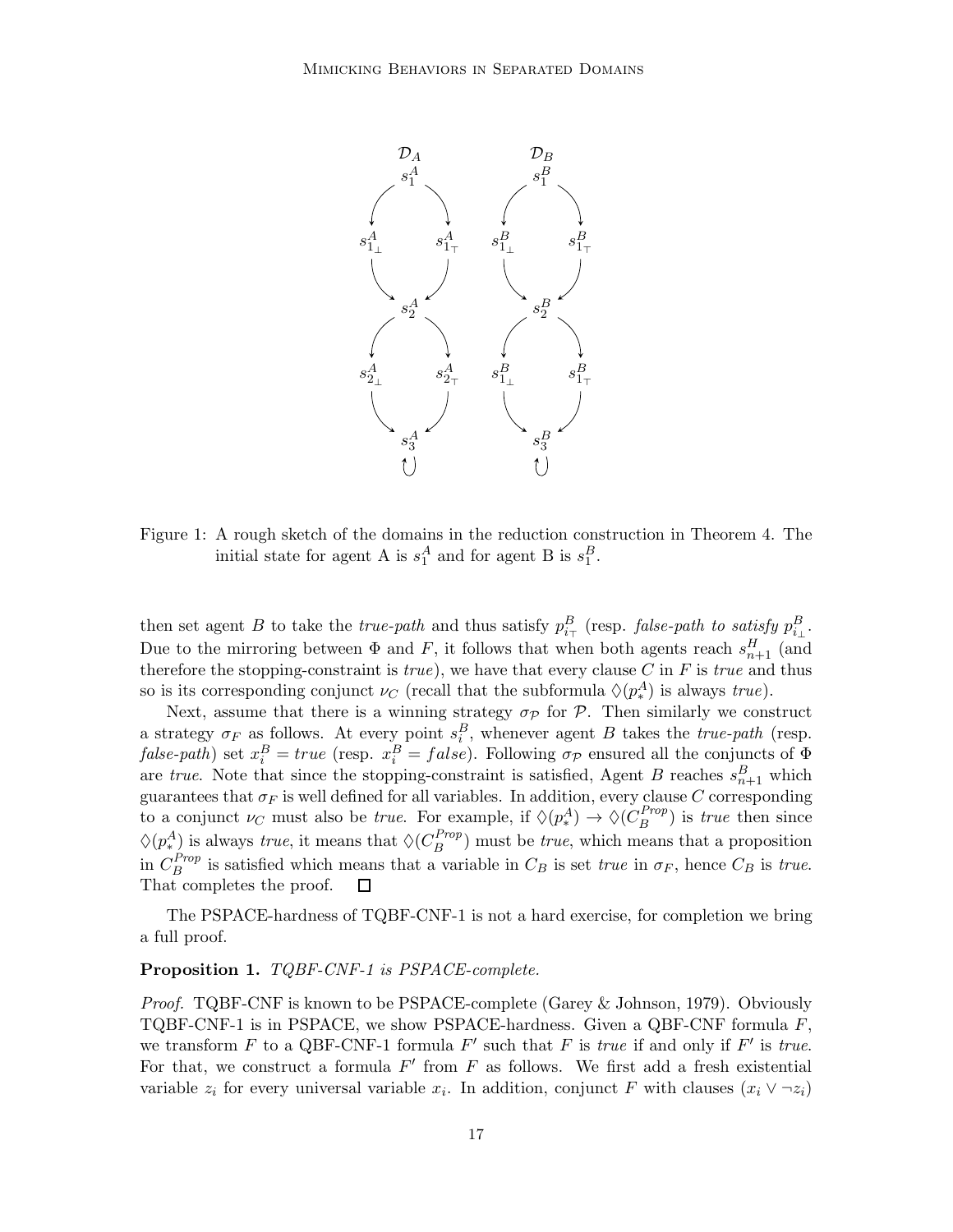and  $(\neg x_i \vee z_i)$  that their conjunction is logically equivalent to  $(x_i \leftrightarrow z_i)$ . Finally, in every original clause C of F we replace every literal  $x_i$  with  $z_i$  and every literal  $\neg x_i$  with  $\neg z_i$ . For the alternation order, we place the  $z_i$  anywhere after  $x_i$  (we can add dummy universal variables to keep the alternation interleaving order, as standard in such reductions). Since every original clause in  $F$  contains now only existential variables, we have that  $F'$  is indeed in the QBF-CNF-1 form that we described. Moreover, note that in  $F'$  every clause that holds a universal literal is of a size of 2.

Obviously, constructing  $F'$  from  $F$  is of polynomial time to  $|F|$ . Assume that  $F$  is true. Then there is a strategy  $\sigma_F$  for choosing existential variables such that F is true. Then define a strategy  $\sigma_{F'}$  that copies  $\sigma_F$ , and for every choice for  $z_i$ , echos the assignment for  $x_i$ . That is set  $z_i = true$  iff  $x_i$  was set to true. Since every  $x_i$  precedes  $z_i$ , this can be done. Then such a strategy sets  $F'$  to be *true*. Next assume  $F'$  is *true*. Then there is a strategy  $\sigma_{F'}$  for choosing existential variables such that F is true. Then set a strategy for  $\sigma_F$  that just repeats  $\sigma_{F'}$  while completely ignoring the assignment for z variables (this can be done since every assignment for  $z_i$  in  $\sigma_{F'}$  has to be the same assignment that was set for  $x_i$ ). Again, it follows that such a strategy sets F to be true. Thus, TQBF-CNF-1 is □ PSPACE-complete as well.

#### 5.2.2 MBSD for Tree-like Domains

We conclude this section by discussing a very specific tree-like domain structure. We say that a dynamic domain  $\mathcal{D} = (S, s_0, \delta, \lambda)$  is *tree-like* if the transition relation  $\delta$  induces a tree structure on the states, except for some states which may admit self-loops as their *only* outgoing transition (therefore such states would be leaves, if self-loops were not present). For this class of domains, the exponential blowup on the number of traces does not occur, as for every state s there exists only a unique trace ending in s (modulo a possible suffix due to self-loops).

**Theorem 5.** Solving MBSD for target mapping specifications and tree-like  $\mathcal{D}_A$  and  $\mathcal{D}_B$  is in PTIME for combined complexity, domain complexity, and mapping complexity.

*Proof.* Given an MBSD instance  $\mathcal{P}_{tree}$  with tree-like  $\mathcal{D}_A$  and  $\mathcal{D}_B$ , consider the two-player game structure  $\mathcal{G}_{\mathcal{P}_{tree}} = (\mathcal{A}, W)$  where the game arena  $\mathcal{A}$  is as described in Section 4.2. It is immediate to see that since  $\mathcal{D}_A$  and  $\mathcal{D}_B$  are tree-like, so is A, if we consider the edges defined by  $\alpha$  and  $\beta$  (which reflect those in  $\mathcal{D}_A$  and  $\mathcal{D}_B$ ).

Now, note that for every node  $(s, t) \in U$  in the arena A and for  $i = 1, \ldots, k$ , we can easily check whether the unique play  $\rho$  of A that ends in  $(s, t)$  contains two (possibly distinct) nodes with indices  $j_i$  and  $l_i$ , such that  $\lambda^A(s_{j_i}) \models \varphi_i$  and  $\lambda^B(t_{l_i}) \models \psi_i$ . If that is the case, we call  $(s, t)$  an *i-accepting* node. Then, we define the set of accepting states as  $g = \{u \in$ U | u is i-accepting, for  $i = 1, \ldots, k$ , and the winning condition as  $W = \text{Reach}(g)$ . In this way,  $\mathcal{G}_{\mathcal{P}_{tree}}$  is a reachability game, constructed in time polynomial in the size of  $\mathcal{P}_{tree}$ , and solvable in linear time in the size of  $\mathcal{G}_{\mathcal{P}_{tree}}$ . Result then follows since  $\mathcal{P}_{tree}$  has a solution if and only if there is a solution to  $\mathcal{G}_{\mathcal{P}_{tree}}$ . 口

As before, the combined and domain complexities are EXPTIME, for  $\mathcal{D}_A$  and  $\mathcal{D}_B$  described succinctly.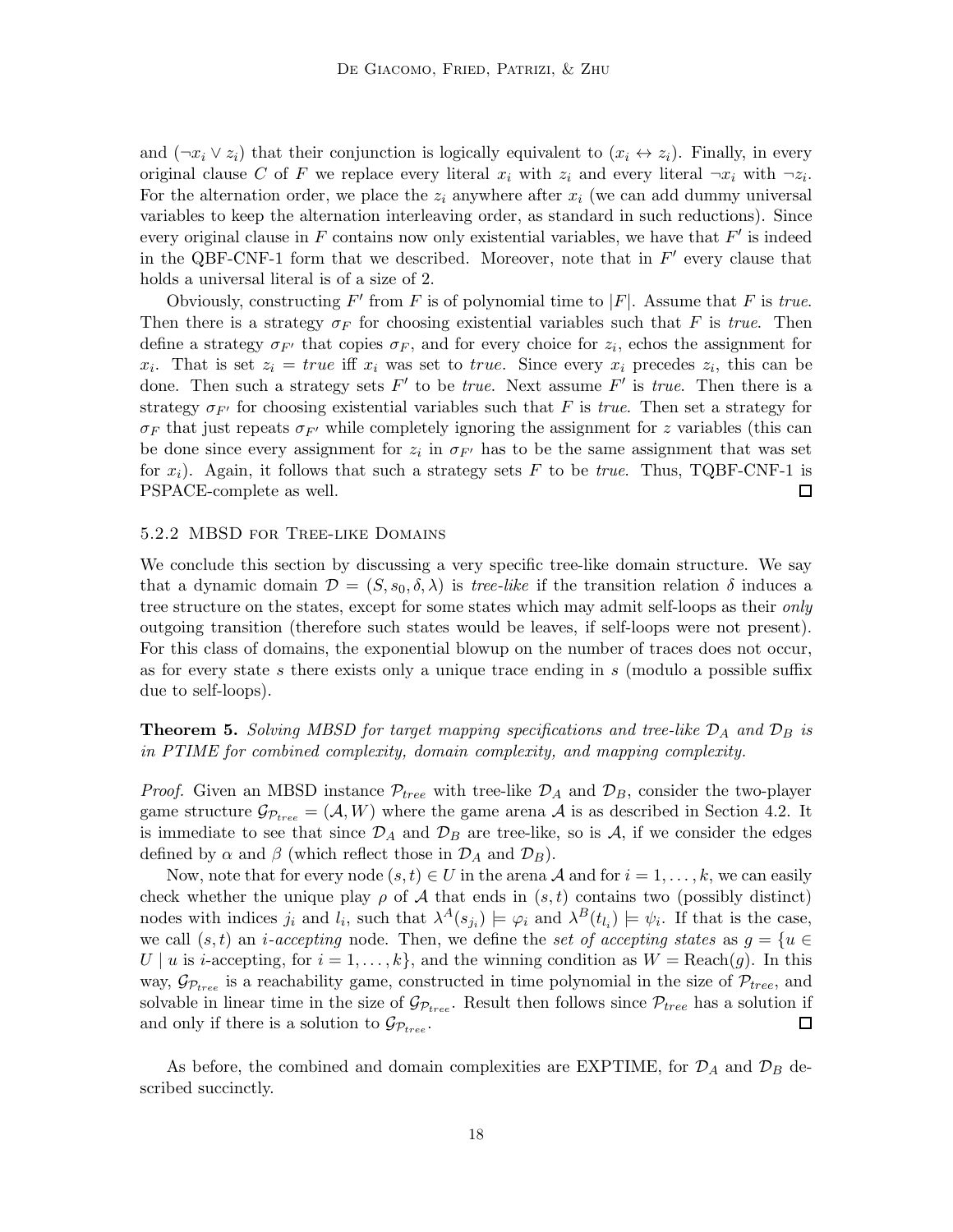# 6. Solving MBSD with General Mapping Specifications

The final variant of mapping specifications that we study is of the most general form, where  $\Phi$  can be any arbitrary LTL<sub>f</sub> formula over  $Prop^A \cup Prop^B$ . For this, we exploit the fact that for every LTL<sub>f</sub> formula  $\Phi$ , there exists a DFA  $\mathcal{F}_{\Phi}$  that accepts exactly the traces that satisfy Φ (De Giacomo & Vardi, 2013). Depending on which agent stops, the problem specializes into one of the following:

- if  $A$  stops: find a strategy for  $B$  such that every trace always visits an accepting state of  $\mathcal{F}_{\Phi}$ ;
- if B stops: find a strategy for B such that every trace eventually reaches an accepting state of  $\mathcal{F}_{\Phi}$ .

To solve this variant, we again reduce MBSD to a two-player game structure  $\mathcal{G}_{\mathcal{P}} =$  $(\mathcal{A}, W)$ , as in our previous constructions, then solve a safety game, if A stops, and a reachability game, if B stops. To follow the mapping as the game proceeds, we incorporate  $\mathcal{F}_{\Phi}$  into the arena. This requires a careful synchronization, as the propositional labels associated with the *states* of dynamic domains affect the *transitions* of the automaton.

Formally, given an MBSD instance  $\mathcal{P} = (\mathcal{D}_A, \mathcal{D}_B, \Phi, Ag_{stop})$ , where  $\mathcal{D}_A = (S, s_0, \delta^A, \lambda^A)$ and  $\mathcal{D}_B = (T, t_0, \delta^A, \lambda^A)$ , we construct the DFA  $\mathcal{F}_{\Phi} = (\Sigma, Q, q_0, \eta, acc)$  as in (De Giacomo & Vardi, 2013), where  $\Sigma = 2^{Prop^A \cup Prop^B}$  is the input alphabet.

Then, we define a two-player game arena  $\mathcal{A} = (U, V, u_0, \alpha, \beta)$  as follows:

- $U = S \times T \times Q$ ;
- $V = S \times T \times Q$ ;
- $u_0 = (s_0, t_0, q'_0)$ , where  $q'_0 = \eta(q_0, \lambda(s_0) \cup \lambda(t_0));$
- $\alpha = \{(s, t, q), (s', t, q) \mid (s, s') \in \delta^A\};$
- $\beta = \{(s, t, q), (s, t', q') | (t, t') \in \delta^B \text{ and }$  $\eta(q, \lambda(s) \cup \lambda(t')) = q'$ .

Intuitively, A models the synchronous product of the arena defined in Section 4, with the DFA  $\mathcal{F}_{\Phi}$ . As such, the DFA first needs to make a transition from its own initial state  $q_0$ to read the labelling information of both initial states  $s_0$  and  $t_0$  of  $\mathcal{D}_A$  and  $\mathcal{D}_B$ , respectively. This is already accounted for by  $q'_0$ , in the initial state  $u_0$  of the arena. At every step, from current node  $u = (s, t, q)$ , P1 first chooses the next state s' of  $\mathcal{D}_A$ , then P2 chooses a state  $t'$  of  $\mathcal{D}_B$ , both according to their transition relation, and finally  $\mathcal{F}_{\Phi}$  progresses, according to its transition function  $\eta$  and by reading the labeling of s' and t', from q to  $q' = \eta(q, \lambda^A(s') \cup \lambda^B(t')).$ 

For the winning objective W, define the set of goal nodes  $g = \{u \in U \mid u = (s, t, q) \text{ such }$ that  $q \in acc$ . That is, g consists of the nodes in the arena where  $\mathcal{F}_{\Phi}$  is in an accepting state. Then, we define  $W = \text{Safe}(g)$  (to play a safety game), if  $Ag_{stop} = A$ , and  $W = \text{Reach}(g)$ (to play a reachability game), if  $Ag_{stop} = B$ .

The following theorem states the correctness of the construction.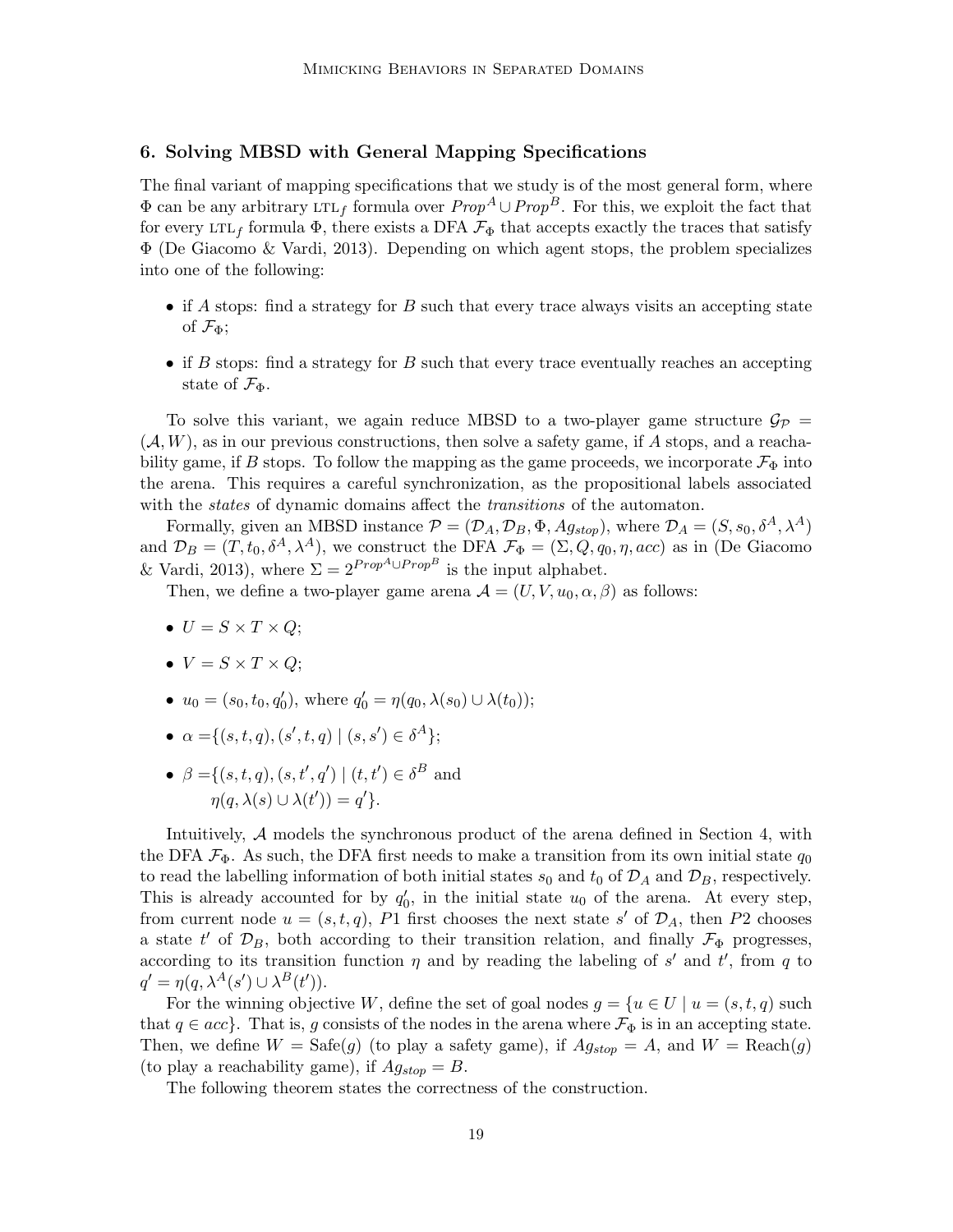**Theorem 6.** There is a solution to  $P$  if and only if there a solution to  $\mathcal{G}_P$ .

*Proof.* Let  $Ag_{stop} = A$  (the case for  $Ag_{stop} = B$  is similar), thus  $\mathcal{G}_{\mathcal{P}} = (\mathcal{A}, \text{Safe}(g))$ . By Definition 3, P has a solution  $\sigma$  iff for every trace  $\tau^A$  of  $\mathcal{D}_A$ , we have that  $\lambda(\tau^A, \tilde{\sigma}(\tau^A)) \models \Phi$ . That is,  $\lambda(\tau^A, \tilde{\sigma}(\tau^A))$  is accepted by  $\mathcal{F}_{\Phi}$ , i.e., the run on  $\mathcal{F}_{\Phi}$  of  $\lambda(\tau^A, \tilde{\sigma}(\tau^A))$  ends at an accepting state  $q \in acc$ . Due to the strict one-to-one correspondence between the transitions of  $\mathcal{G}_{\mathcal{P}}$  with those of  $\mathcal{D}_A$ ,  $\mathcal{D}_B$  and  $\mathcal{F}_{\Phi}$ , we can simply transform  $\sigma$  to be such that  $\sigma: V^+ \to U$ . Hence, every play  $\rho = \rho_0 \rho_1 \cdots \rho_n$  of A compatible with  $\sigma$  is such that  $\rho_k \in g$  for every even  $k.0 \leq k \leq last(\rho)$ . By definition of safety game, this holds iff  $\sigma$  is a winning strategy of  $\mathcal{G}_{\mathcal{P}} = (\mathcal{A}, \text{Safe}(g)).$  $\Box$ 

Clearly, the constructed winning strategy  $\sigma$  from the reduced game  $\mathcal{G}_P$  is a solution to  $\mathcal{P}.$ 

Finally, we obtain the following complexity result for the problem in its most general form.

Theorem 7. Solving MBSD for general mapping specifications can be done in 2EXPTIME in combined complexity and mapping complexity, and in PTIME in domain complexity.

*Proof.* Constructing the DFA  $\mathcal{F}_{\Phi}$  from the mapping specification  $\Phi$  is in 2EXPTIME in the number of sub-formulas of  $\Phi$  (De Giacomo & Vardi, 2013). Once  $\mathcal{F}_{\Phi}$  is constructed, observe that the game arena A is the product of  $\mathcal{D}_A$ ,  $\mathcal{D}_B$  and the DFA  $\mathcal{F}_{\Phi}$ , which requires, to be constructed, polynomial time in the size of  $|\mathcal{D}_A| + |\mathcal{D}_B| + |\mathcal{F}_{\Phi}|$ . Moreover, both safety and reachability games can be solved in linear time in the size of  $A$ , from which it follows that the MBSD problem for general mappings is in 2EXPTIME in combined complexity,  $\Box$ PTIME in domain complexity, and 2EXPTIME in mapping complexity.

# 7. Related Work

*Linear Temporal Logic on finite traces* (LTL<sub>f</sub>) (De Giacomo & Vardi, 2013) has been widely adopted in different areas of CS and AI, as a convenient way to specify finite-trace properties, due to the way it finely balances expressive power and reasoning complexity. It has been used, e.g., in Machine Learning to encode a-priori knowledge (Camacho, Icarte, Klassen, Valenzano, & McIlraith, 2019; De Giacomo, Iocchi, Favorito, & Patrizi, 2019; Xie, Zhou,  $\&$  Soh, 2021); in strategy synthesis to specify desired agent tasks (De Giacomo  $\&$ Vardi, 2015; Zhu, Tabajara, Li, Pu, & Vardi, 2017; Camacho, Baier, Muise, & McIlraith, 2018); in Business Process Management (BPM) as a specification language for process execution monitoring (Pesic, Schonenberg, & van der Aalst, 2007; De Giacomo, De Masellis, Grasso, Maggi, & Montali, 2014; Di Ciccio, Maggi, Montali, & Mendling, 2017). It has also found application as a natural way to capture non-Markovian rewards in Markov Decision Processes (MDPs) (Brafman, De Giacomo, & Patrizi, 2018), MDPs policy synthesis (Wells, Lahijanian, Kavraki, & Vardi, 2020), and non-Markovian planning and decision problems (Brafman & De Giacomo, 2019). Here we show yet another use of  $LTL_f$ . We use it to relate the behaviors in two separated domains through mapping specifications so as to control the mimicking between the two domains.

Mimicking has been recently studied in Formal Methods (Amram, Bansal, Fried, Tabajara, Vardi, & Weiss, 2021). In (Amram et al., 2021), the notion of mimicking is specified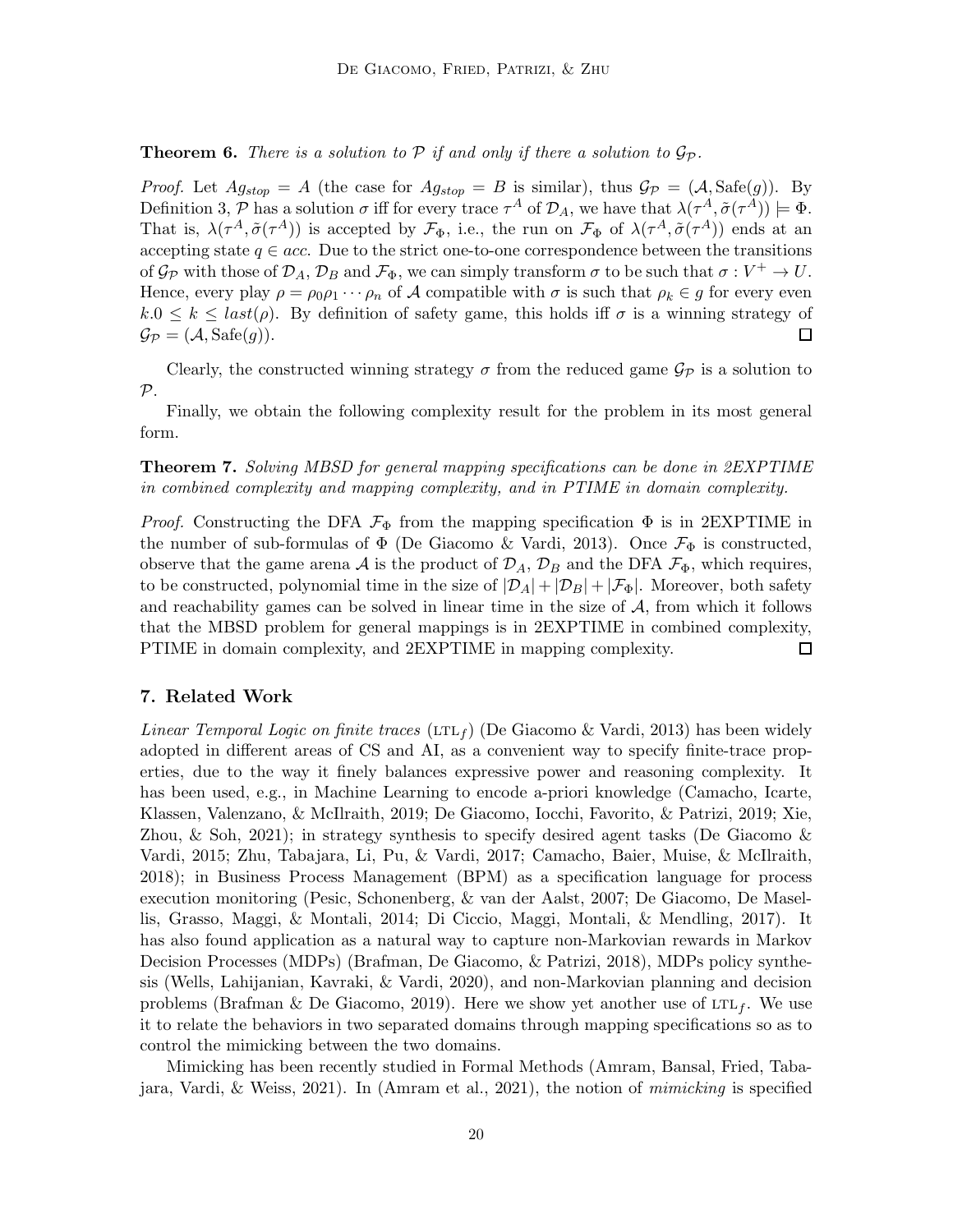in separated  $GR(k)$  formulas, a strict fragment of LTL. This makes the setting there not suitable for specifying mimicking behaviors of intelligent agents, since an intelligent agent will not keep acting indefinitely long, but only for a finite (but unbounded) number of steps. Moreover, the distinctions between the two systems and the mimicking specification were not singled out. This makes it difficult to provide a precise computational complexity analysis with respect to the systems, and the mimicking specification, separately.

A strictly related work, though more specific, is Automatic Behavior Composition (De Giacomo, Patrizi,  $\&$  Sardiña, 2013), where a set of available behaviors must be orchestrated in order to mimic a desired, unavailable, target behavior. That work deals with a specific mapping specification over actions, corresponding to the formal notion of *simulation* (Milner, 1971). This current work devises a more general framework and a solution approach for a wider spectrum of mapping specifications, in a finite-trace framework.

Finally, we want to notice that our framework is similar to what studied in data integration and data exchange (Lenzerini, 2002; Fagin, Kolaitis, Miller, & Popa, 2005; Giacomo, Lembo, Lenzerini, & Rosati, 2007; Kolaitis, 2018), where there are source databases, target databases, and mapping between them that relate the data in one with the data in the other. While similar concepts can certainly be found in our framework, here we do not consider data but dynamic behaviors, an aspect which makes the technical development very different.

#### 8. Conclusion and Discussion

We have studied the problem of mimicking behaviors in separated domains, in a finite-trace setting where the notion of *mimicking* is captured by  $LTL_f$  mapping specifications. The problem consists in finding a strategy that allows an agent B to mimic the behavior of another agent A. We have devised an approach for the general formulation, based on a reduction to suitable two-player games, and have derived corresponding complexity results. We have also identified two specializations of the problem, based on the form of their mappings, which show simpler approaches and better computational properties. For these, we have also provided illustrative examples.

A question that naturally arises, for which we have no conclusive answer yet, is to what extent domain separation and possibly separated types of conditions can be exploited to obtain complexity improvements in general, not only on the problems analyzed here. In this respect, we take the following few points for discussion.

We first note that the framework in (Amram et al., 2021) can be adapted to an infinitetrace variant of MBSD, with target mapping specifications of the form  $\Phi = \bigwedge_{l=1}^{k} (\bigwedge_{i=1}^{n_l} \Box \Diamond (\varphi_{l,i}) \rightarrow$  $\bigwedge_{j=1}^{m_l} \Box \Diamond (\psi_{l,j})$ . The results in (Amram et al., 2021), which build heavily on domain separation, can be tailored to obtain a polynomial-time algorithm for (explicit) separated domains in combined complexity. In contrast, Theorem 4 in this paper shows that the finite variant is PSPACE-hard already for much simpler mappings. This gap seems to suggest that domain separation cannot prevent the book-keeping that is possibly mandatory for the finite case. Note however that Theorem 2 of this paper can be easily extended to specifications of the form  $\Phi' = \bigwedge_{l=1}^k (\bigwedge_{i=1}^{n_l} \Diamond(\varphi_{l,i}) \to \bigwedge_{j=1}^{m_l} \Diamond(\psi_{l,j}))$ , yielding an algorithm of time polynomial in the domain size but exponential in the number of Boolean subformulas in  $\Phi'$ .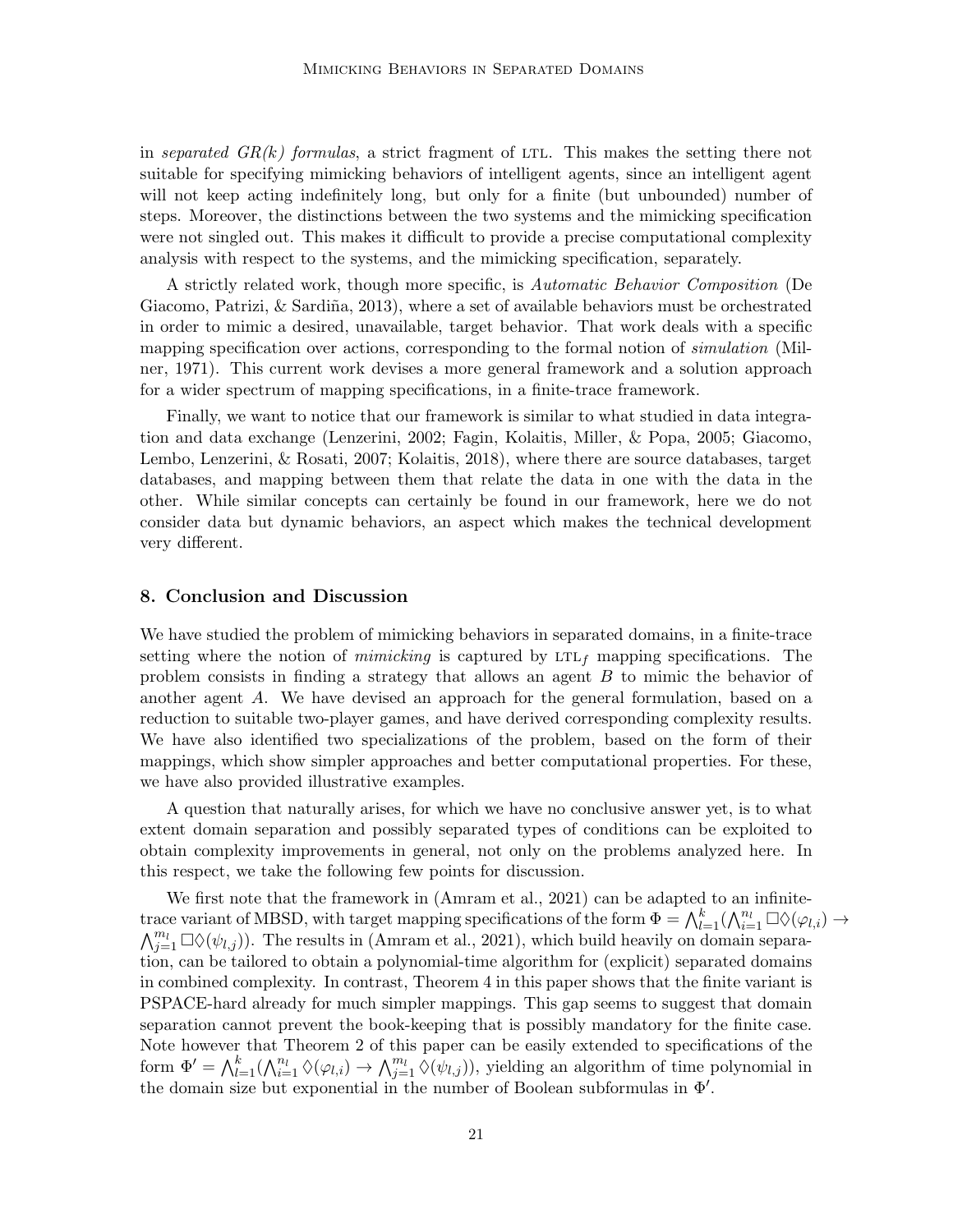A second point of observation is the following. While the result in Section 6 provides an upper bound for mappings expressed as general  $LTL<sub>f</sub>$  formulas, one can consider a more relaxed form  $\Phi = \bigwedge_{i \leq k} (\phi_i \to \psi_i)$  where each  $\phi_i$  (resp.  $\psi_i$ ) is an LTL<sub>f</sub> formulas over *Prop<sup>A</sup>* (resp. *Prop<sup>B</sup>*) only. While still PSPACE-hard (see Theorem 4), it is tempting to use some form of memory keeping as done in Theorem 2 to avoid the 2EXPTIME complexity. The challenge, however, is that every attempt to monitor satisfaction for even a single LTL<sub>f</sub> sub-formula, whether  $\phi_i$  or  $\psi_i$ , seems to require an LTL<sub>f</sub> to DFA construction that already yields the 2EXPTIME cost. Another approach could be to construct a DFA separately for each  $LTL_f$  sub-formula, then combine them along with the product of the domains and continue as in Section 6. This however involves a game with a state space to explore that is the (non-minimized) product of the respective DFAs, and is typically much larger than the (minimized) DFA constructed directly from  $\Phi$  (as observed in (Tabajara & Vardi, 2019; Zhu, Tabajara, Pu, & Vardi, 2021)). Moreover, in practice, state-of-the-art tools for translating LTL<sub>f</sub> to DFAs (Bansal, Li, Tabajara, & Vardi, 2020; De Giacomo & Favorito, 2021) tend to take maximal advantage of automata minimization. How to avoid the DFA construction in such separated mappings to gain computational complexity advantage is yet to be explored.

# References

- Amram, G., Bansal, S., Fried, D., Tabajara, L. M., Vardi, M. Y., & Weiss, G. (2021). Adapting behaviors via reactive synthesis. In CAV, pp. 870–893.
- Bansal, S., Li, Y., Tabajara, L. M., & Vardi, M. Y. (2020). Hybrid compositional reasoning for reactive synthesis from finite-horizon specifications. In AAAI, pp. 9766–9774.
- Brafman, R. I., & De Giacomo, G. (2019). Planning for  $LTL_f$  /LDL<sub>f</sub> goals in non-markovian fully observable nondeterministic domains. In Kraus, S. (Ed.), IJCAI, pp. 1602–1608.
- Brafman, R. I., De Giacomo, G., & Patrizi, F. (2018).  $LTL_f/LDL_f$  non-markovian rewards. In McIlraith, S. A., & Weinberger, K. Q. (Eds.), AAAI, pp. 1771–1778.
- Camacho, A., Baier, J. A., Muise, C. J., & McIlraith, S. A. (2018). Finite LTL Synthesis as Planning. In ICAPS, pp. 29–38.
- Camacho, A., Icarte, R. T., Klassen, T. Q., Valenzano, R. A., & McIlraith, S. A. (2019). LTL and beyond: Formal languages for reward function specification in reinforcement learning. In Kraus, S. (Ed.), IJCAI, pp. 6065–6073.
- De Giacomo, G., De Masellis, R., Grasso, M., Maggi, F., & Montali, M. (2014). Monitoring business metaconstraints based on LTL and LDL for finite traces. In BPM, pp. 1–17.
- De Giacomo, G., & Favorito, M. (2021). Compositional approach to translate  $LTL_f/LDL_f$ into deterministic finite automata. In ICAPS, pp. 122–130.
- De Giacomo, G., Iocchi, L., Favorito, M., & Patrizi, F. (2019). Foundations for restraining bolts: Reinforcement learning with  $LTL_f / LDL_f$  restraining specifications. In *ICAPS*, pp. 128–136.
- De Giacomo, G., Patrizi, F., & Sardiña, S. (2013). Automatic behavior composition synthesis. Artif. Intell., 196, 106–142.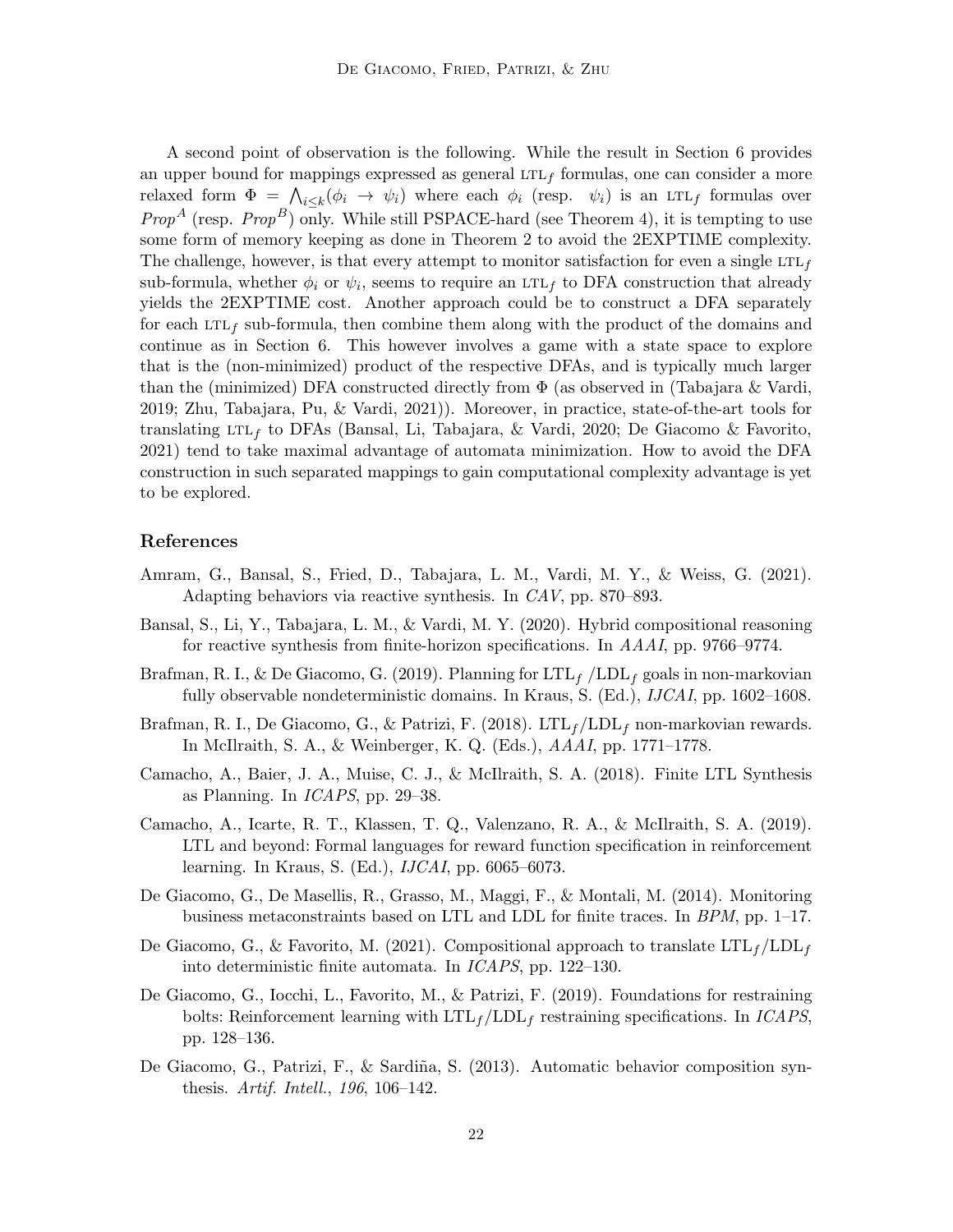- De Giacomo, G., & Rubin, S. (2018). Automata-theoretic foundations of FOND planning for  $LTL_f$  and  $LDL_f$  goals. In *IJCAI*, pp. 4729–4735.
- De Giacomo, G., & Vardi, M. Y. (2013). Linear Temporal Logic and Linear Dynamic Logic on Finite Traces. In IJCAI, pp. 854–860.
- De Giacomo, G., & Vardi, M. Y. (2015). Synthesis for LTL and LDL on finite traces. In IJCAI, pp. 1558–1564.
- Di Ciccio, C., Maggi, F., Montali, M., & Mendling, J. (2017). Resolving inconsistencies and redundancies in declarative process models. Inf. Syst., 64, 425–446.
- Fagin, R., Kolaitis, P. G., Miller, R. J., & Popa, L. (2005). Data exchange: semantics and query answering. Theor. Comput. Sci.,  $336(1)$ , 89-124.
- Garey, M. R., & Johnson, D. S. (1979). Computers and Intractability: A Guide to the Theory of NP-Completeness. W. H. Freeman.
- Giacomo, G. D., Lembo, D., Lenzerini, M., & Rosati, R. (2007). On reconciling data exchange, data integration, and peer data management. In PODS, pp. 133–142. ACM.
- Haslum, P., Lipovetzky, N., Magazzeni, D., & Muise, C. (2019). An Introduction to the Planning Domain Definition Language.
- Kolaitis, P. G. (2018). Reflections on schema mappings, data exchange, and metadata management. In PODS, pp. 107–109. ACM.
- Lenzerini, M. (2002). Data integration: A theoretical perspective. In PODS, pp. 233–246. ACM.
- Martin, D. (1975). Borel Determinacy. Annals of Mathematics, 65, 363–371.
- Milner, R. (1971). An algebraic definition of simulation between programs. In IJCAI, pp. 481–489.
- Mitsunaga, N., Smith, C., Kanda, T., Ishiguro, H., & Hagita, N. (2008). Adapting robot behavior for human–robot interaction. IEEE Transactions on Robotics, 24(4), 911– 916.
- Pesic, M., Schonenberg, H., & van der Aalst, W. M. P. (2007). DECLARE: full support for loosely-structured processes. In *EDOC*, pp. 287–300.
- Pnueli, A. (1977). The temporal logic of programs.. pp. 46–57.
- Russell, S. J., & Norvig, P. (2020). Artificial Intelligence: A Modern Approach (4th Edition). Pearson.
- Tabajara, L. M., & Vardi, M. Y. (2019). Partitioning techniques in ltlf synthesis. In IJCAI, pp. 5599–5606.
- Wells, A. M., Lahijanian, M., Kavraki, L. E., & Vardi, M. Y. (2020). LTL<sub>f</sub> synthesis on probabilistic systems. In GandALF, Vol. 326 of EPTCS, pp. 166–181.
- Xie, Y., Zhou, F., & Soh, H. (2021). Embedding symbolic temporal knowledge into deep sequential models.. pp. 4267–4273.
- Yarmohammadi, M., Sridhar, V. K. R., Bangalore, S., & Sankaran, B. (2013). Incremental segmentation and decoding strategies for simultaneous translation. In IJCNLP, pp. 1032–1036.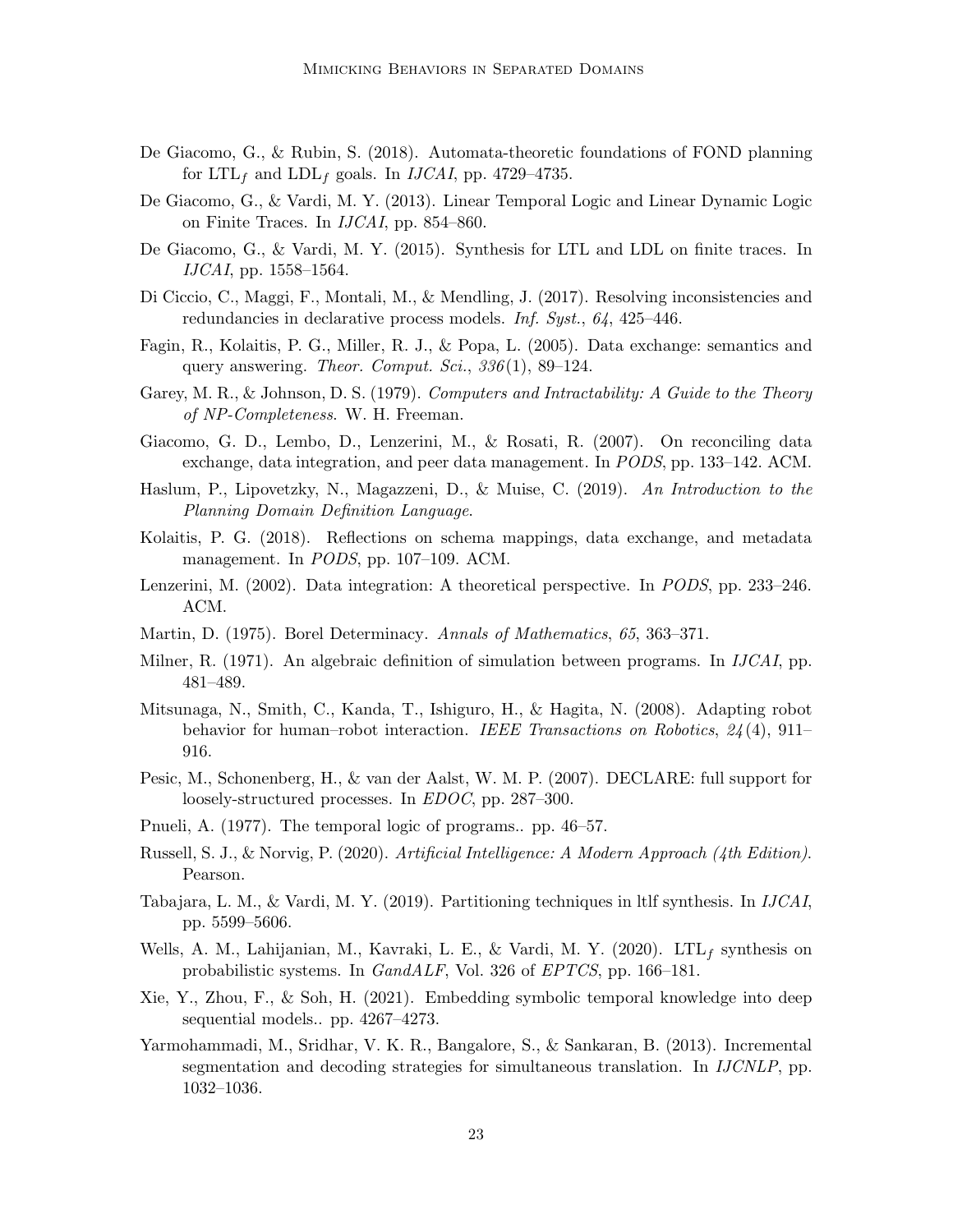- Zheng, B., Liu, K., Zheng, R., Ma, M., Liu, H., & Huang, L. (2020). Simultaneous translation policies: From fixed to adaptive. In ACL, pp. 2847–2853.
- Zhu, S., Tabajara, L. M., Li, J., Pu, G., & Vardi, M. Y. (2017). Symbolic  $LTL_f$  synthesis. In IJCAI, pp. 1362–1369.
- Zhu, S., Tabajara, L. M., Pu, G., & Vardi, M. Y. (2021). On the power of automata minimization in temporal synthesis. In GandALF, Vol. 346 of EPTCS, pp. 117–134.